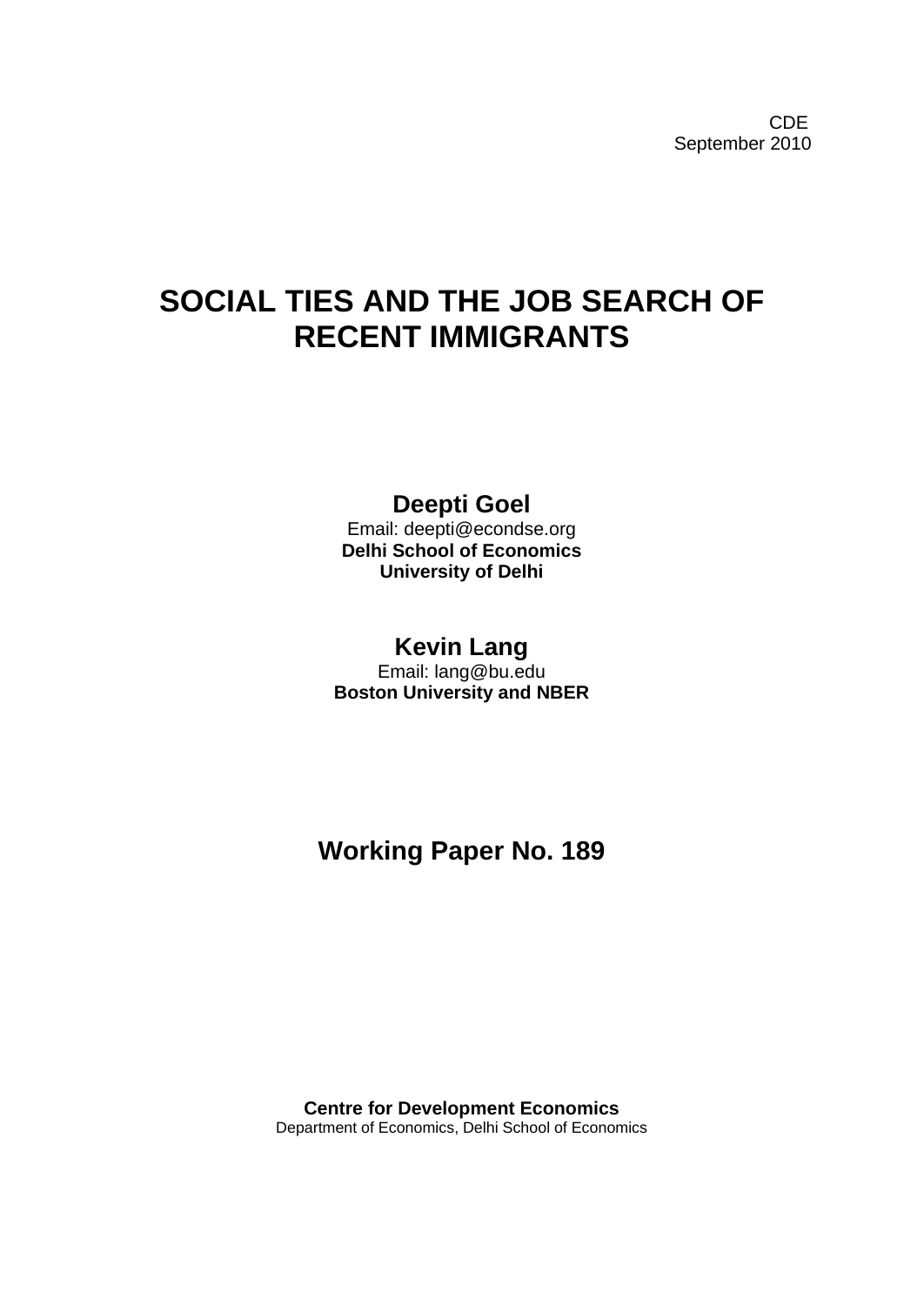# Social Ties and the Job Search of Recent Immigrants  $*$

Deepti Goel Delhi School of Economics deepti@econdse.org

and Kevin Lang Boston University and NBER, IZA lang@bu.edu

August 2010

#### Abstract

We show that increasing the probability of obtaining a job offer through the network should raise the observed mean wage in jobs found through formal (non-network) channels relative to that in jobs found through the network. This prediction also holds at all percentiles of the observed wage distribution, except the highest and lowest. The largest changes are likely to occur below the median. We test and confirm these implications using a survey of recent immigrants to Canada. We also develop a simple structural model, consistent with the theoretical model, and show that it can replicate the broad patterns in the data. For recent immigrants, our results are consistent with the primary effect of strong networks being to increase the arrival rate of offers rather than to alter the distribution from which offers are drawn.

Mailing address: Department of Economics, Boston University, 270 Bay State Road, Boston, MA 02215.

<sup>&</sup>lt;sup> $\dagger$ </sup>We thank the Canadian Labour Market and Skills Researcher Network for funding this research. We also thank its reviewers, David Dorn and participants at the CLSRN conference, Growth and Development conference at ISI Delhi, the NBER Summer Institute and at seminars and workshops at CEMFI, Collegio Carlo Alberto, EIEF, Singapore Management University, Universitat Autonoma de Barcelona and University College London for helpful comments. We are grateful to Miles Corak for enabling access to the data housed in Statistics Canada, Ottawa, Canada. The views expressed herein are those of the authors and do not necessarily reflect the views of the Canadian Labour Market and Skills Researcher Network or of Statistics Canada.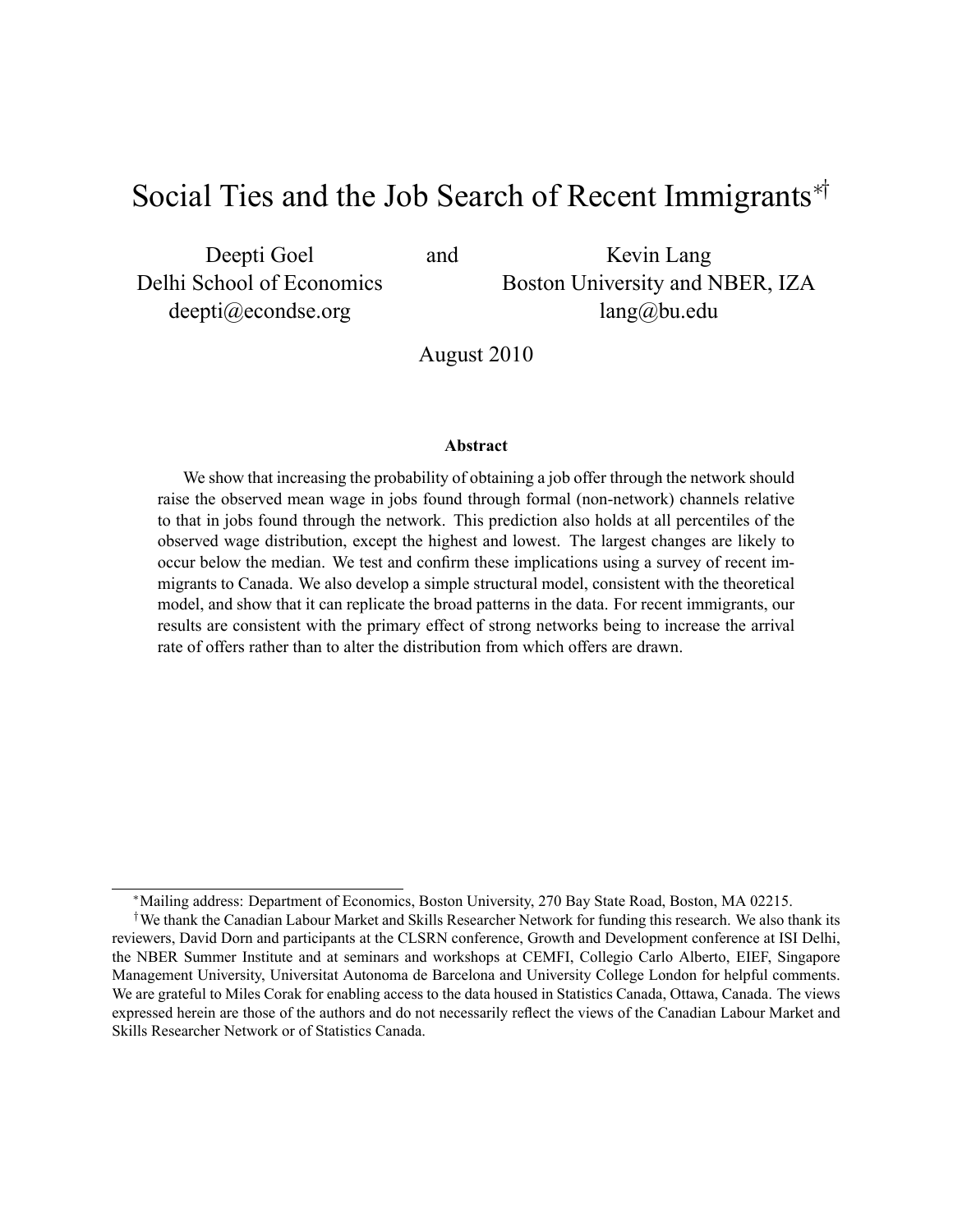### 1 Introduction

While it is plausible that networks play an important role in the labor market assimilation of immigrants, there is mixed evidence about this in existing literature ((Lazear 1999); (Bertrand, Luttmer, and Mullainathan 2000); (Munshi 2003); (Edin, Fredriksson, and Aslund 2003)). Also, little is known about the mechanisms through which networks affect the labor market outcomes of recent immigrants. In this paper we attempt to fill this gap. We develop a theoretical model of the role of networks, and, using survey data on recent immigrants into Canada, we test our model's comparative static properties. We also estimate a simple structural version of the model. Our results are consistent with the principal effect of strong networks being to increase the arrival rate of offers rather than to change the distribution from which offers are drawn.

Our theoretical model builds on Montgomery (1992), who shows that when networks and formal (non-network) channels draw on the same wage-offer distributions, among workers whose networks are stronger than formal channels (in the sense that each worker's network has a greater probability of providing job offers than do formal channels), those who accept a job offered through the network should, on average, have lower wages than those who accept one offered through formal channels. We simplify his model by assuming that workers can obtain at most one job offer from each source, and then extend it to allow the two sources to have different offer distributions. We show that the expected wage conditional on having accepted a job offered through formal channels is increasing in network strength (the network's probability of providing a job offer), while the expected wage conditional on having accepted a job offered through the network is unaffected by network strength. It follows that the mean wage differential between those who accept network jobs and those who accept formal jobs is decreasing in network strength. Moreover, these predictions hold at all percentiles of the observed wage distribution except the highest and lowest. We provide an intuitive argument that the effect is likely to be largest (in absolute terms) at percentiles below the median of the observed wage distribution.<sup>1</sup>

In the empirical section we consider two potential measures of a recent immigrant's network strength. The first is "network size". It is captured by the (log) share of the working-age population in the immigrant's area of residence that is from his country of origin and has been in Canada for at least five years. This is the measure of network strength most commonly used in the economics literature. There are many reasons why network size may be important in job search. Employers within an enclave may prefer to hire individuals from their own country (Borjas 2000), but living in an enclave may also lower the speed with which new immigrants learn host country skills, e.g. language (Lazear 1999), and this may lower the quality of job offers they receive. Further, whether new immigrants benefit from such segregation may depend on the quality of the enclave, e.g. the stock of human capital, ((Edin, Fredriksson, and Aslund 2003); (Borjas 1992); (Borjas 1995)).

The causal effect of enclaves, or networks more generally, is difficult to determine because of the likelihood of omitted variables bias. There may be important unmeasured factors that make immigrants from a particular country more suitable for jobs concentrated in particular locations, and/or unobserved differences between individuals who choose to locate near other members of

<sup>&</sup>lt;sup>1</sup>There is a growing theoretical literature on the role of networks in job finding which we do not attempt to survey here. We refer the reader to chapter 9 of Zenou (2009).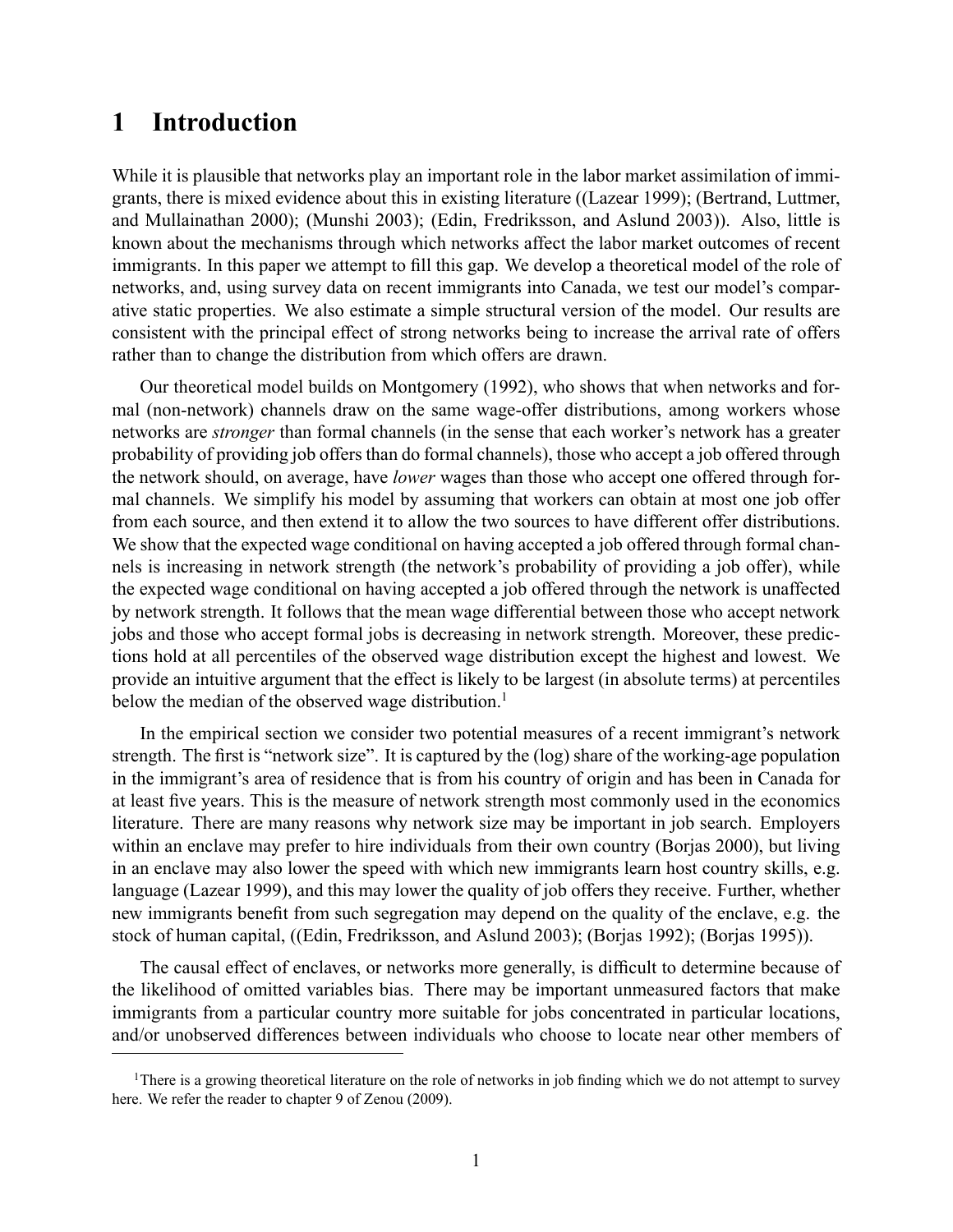their ethnic group and those who do not. Munshi (2003), Edin, Fredriksson, and Aslund (2003) and Beaman (2009) use instrumental variable techniques to address this concern and find positive effects of network size, at least as measured by number of established immigrants, but do not address the mechanism that generates these positive effects. In this paper we attempt to do this.

The second measure of network strength is "close ties." This is closely related to the sociological concept of strong ties and refers to whether the new immigrant had at least one relative or friend in Canada when he first arrived. In very different contexts from the one we study, Granovetter (1973) finds that, relative to strong ties, weak ties (acquaintances as opposed to relatives or friends) increase the arrival rate of job offers, and Lin, Vaughn, and Ensel (1981) argue that weak ties provide links to better jobs. Here we consider the possibility that close ties increase the probability of getting an offer through the worker's network. Consistent with our model in which the effect on observed wages depends on the relative probability of finding a job through the network or formal channels and is therefore likely to be time and location specific, the literature finds mixed results on the relation between wages and job-finding method.<sup>2</sup>

If the distinction between a strong and weak network is the arrival rate of job offers through the network, then immigrants with stronger networks should be more likely to be working in jobs they found through the network, and they should be less likely to be working in jobs they found through formal mechanisms or to be unemployed. Also, if we treat being unemployed as having a very low wage, the distribution of wages among those with strong networks should be better than that of those with weak networks, in the sense of first-order stochastic dominance. Before examining the principal predictions of our model, we pretest our measures of network strength to determine whether they satisfy these conditions. We find that having close ties is associated with a greater probability of finding a job through the network, a lower probability of finding a job through formal channels and a somewhat lower probability of unemployment. It is also associated with higher wages. In contrast, having a larger network size is associated with a higher probability of finding a job through the network, but not with a lower probability of finding a job through formal means. It is also not associated with higher wages. We therefore conclude that whatever is captured by network size, it is not solely a measure of network strength. Either network size affects labor market outcomes in ways not captured by our theory, or other differences between workers with larger and smaller networks are sufficient to obscure the role of network size as a measure of network strength. Consequently, for the remainder of the paper, our focus is on close ties as the measure of network strength.

The main testable implication of our theoretical model is that the network premium (the mean wage differential between those who accept network jobs and those who accept formal jobs) is decreasing in network strength (the network's probability of providing a job offer). We test this by examining the interaction between network strength (captured by the presence of close ties) and the method (network or formal) the immigrant used to find his first job, if any, within six months of arriving in Canada. At the first quartile of the observed wage distribution, for those without close ties, finding a job through the network is associated with higher wages compared to finding one through formal methods. Also, as predicted by the model, for those in formal jobs, the presence of close ties is associated with higher wages, while for those in network jobs, the presence of close

<sup>&</sup>lt;sup>2</sup>See for example (Kugler 2003); (Marmaros and Sacerdote 2002); (Patel and Vella 2007) and (Pellizzari 2004).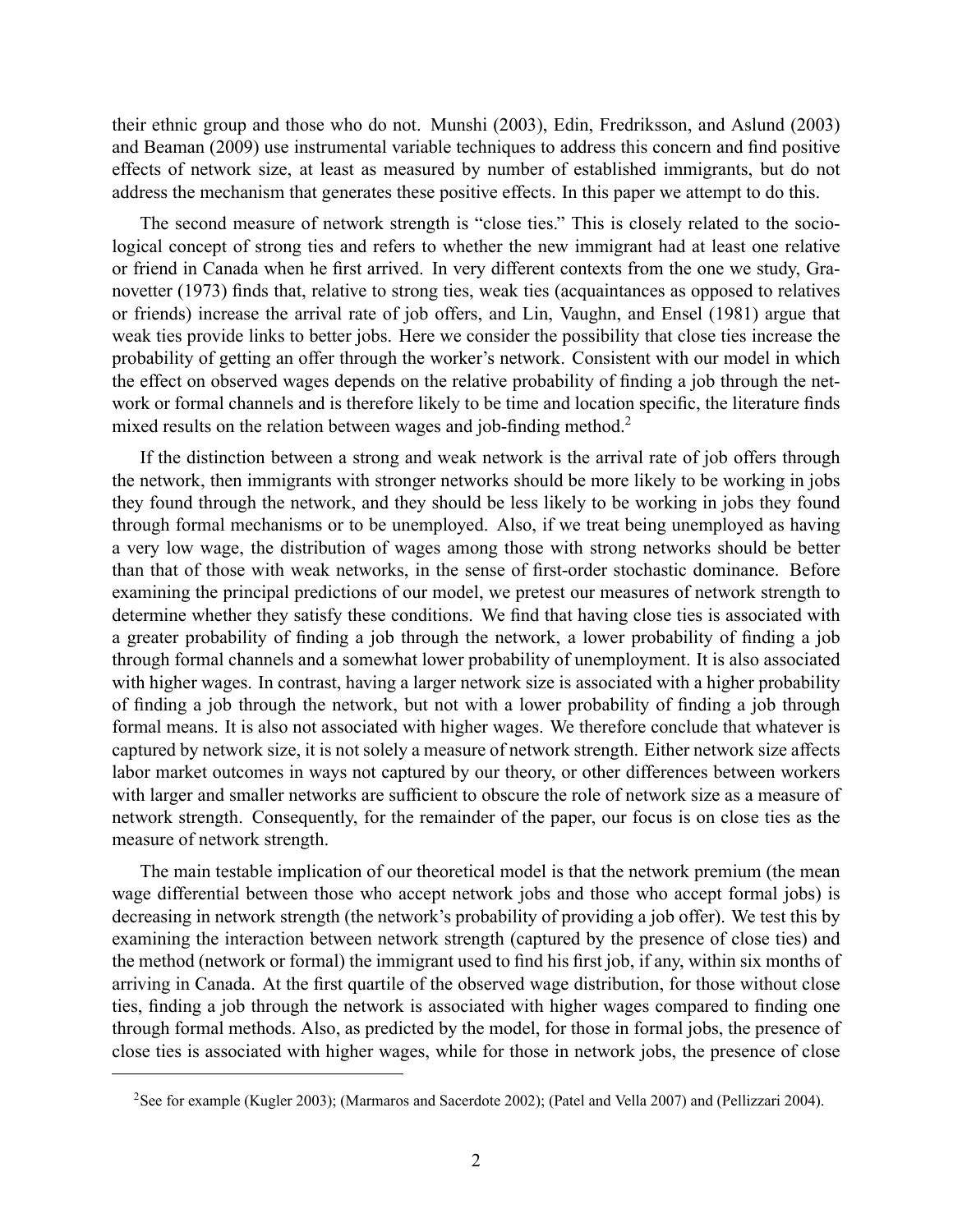ties does not have a statistically significant effect on wages. More importantly, the interaction between close ties and finding a job through the network is negative, confirming that the network premium is indeed decreasing in network strength. We observe a similar pattern for the interaction term at the median and 75th percentile and for mean wages, however, the coefficient estimates fall short of significance at conventional levels.

Based on our theoretical model and simulations, we anticipated that the coefficient on the interaction term would be larger at lower quantiles, so these findings are consistent with our predictions. However, this does not address directly the question of whether network strength simply increases the arrival rate of offers or also changes the offer distribution. To address this, we estimate a simple structural model in which wages are drawn from different log normal distributions that vary by source (network or formal) and by network strength, and in which we also allow for different probabilities of receiving offers. The estimates of the structural model imply that the primary role of networks is to increase the flow of job offers rather than to change the wage distribution from which offers are drawn.

In section 2 we develop the theoretical model of networks and derive its implications. Section 3 describes the empirical framework. In section 4 we provide a brief description of the data. The main empirical results are presented in section 5. Section 6 presents the structural model, and section 7 concludes.

### 2 Theoretical Model

Our model draws heavily on Montgomery (1992). For the case where network and formal methods of job search draw on the same offer distributions, the result regarding the expected wage conditional on job-finding method can be found there in more general form by translating variables appropriately. We simplify his model, and extend it to allow for different offer distributions.

Consider a single period model in which a representative recent immigrant is looking for jobs. He faces two sources of job offers, the network source, and the formal (non-network) source. For example, he can search for jobs as an academic economist by contacting friends who may know of suitable openings, or by responding to advertisements in Job Openings for Economists. Assume that he can receive at most one offer from each source. With probability  $p_n$  he receives an offer through the network, and with probability  $p_f$  he receives it through the formal source. For each source, the wage offer is drawn from a common distribution  $F(w)$ . Thus, we assume that the distribution of wage offers is independent of the source (relaxed later). The immigrant worker accepts an offer if he receives at least one offer greater than his reservation wage. If he receives two offers, he chooses the higher offer, provided that it is higher than his reservation wage. Given the static nature of the model, there is no loss in generality in treating wage offers below the reservation wage as non-offers, and defining  $F(w)$  over the range of wages greater than the reservation wage, and  $p_n$  and  $p_f$  as the probabilities of receiving an offer greater than this cutoff.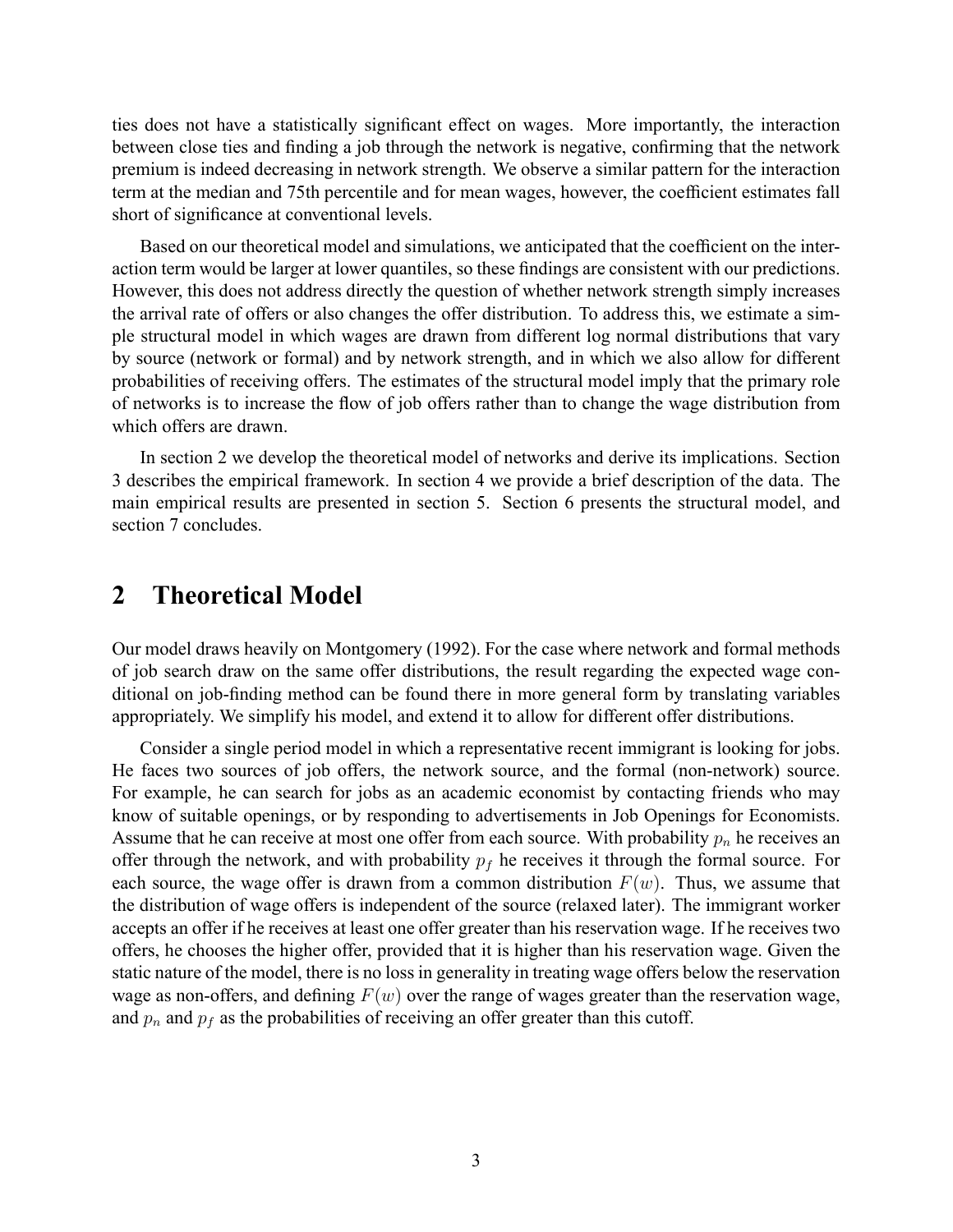#### 2.1 Network Strength

Network strength is defined by  $p_n$ ; the higher the value of  $p_n$ , the stronger is the network. With probability  $(1 - p_n) * (1 - p_f)$ , the worker receives no offers, with probability  $(1 - p_n) * p_f$ , he receives only a formal offer, with probability  $p_n * (1 - p_f)$ , he receives only a network offer, and with probability  $p_n * p_f$ , he receives both types of offers. Therefore, the expected wage conditional on receiving at least one offer is,

$$
E(w) = \frac{(p_f + p_n - 2p_f p_n)E(w|N=1) + p_f p_n E(w|N=2)}{(p_f + p_n - p_f p_n)}
$$
(1)

where N is the number of offers received. It is straightforward to show that  $E(w)$  is increasing in  $p_n$  (and  $p_f$ ), provided the wage offer distribution is nondegenerate.

What about wages conditional on the method through which the job was found? The expected wage conditional on accepting a job through the network is,

$$
E(w|n) = (1 - p_f)E(w|N = 1) + p_f E(w|N = 2)
$$
\n(2)

which is independent of  $p_n$ . Similarly, the expected wage conditional on accepting a job through the formal source is,

$$
E(w|f) = (1 - p_n)E(w|N = 1) + p_n E(w|N = 2)
$$
\n(3)

which is increasing in  $p_n$ . It follows immediately that the gap between the expected wage conditional on finding a job through the network and the expected wage conditional on finding a job through the formal mechanism is decreasing in network strength, as defined by  $p_n$ . In other words, the network premium is decreasing in network strength.

Finally, consider the level of the difference in earnings conditional on job finding method:

$$
E(w|n) - E(w|f) = (p_f - p_n)(E(w|N=2) - E(w|N=1)).
$$
\n(4)

The sign of this difference depends on the relative probability of finding a job through the formal source and the network. If the network is less likely to produce a job than the formal source  $(p_n < p_f)$ , then workers who find jobs through the network will have higher wages, on average, than those who find them through the formal source. On the other hand, if the network is more likely to produce a job than the formal source, then those finding jobs through networks will have lower wages than do those finding them through formal methods. This is the key insight in Montgomery (1992). The intuition for this counterintuitive result is straightforward. Consider an extreme example. Suppose the network almost never generates an offer  $(p_n$  is close to 0) while formal search almost always yields one ( $p_f$  is close to 1). In this scenario, almost all recent immigrants receive an offer from the formal source while very few receive an offer from the network. Therefore, those who accepted network jobs almost definitely chose between two offers, while those who accepted formal jobs almost all chose the *one* offer they had. Therefore, those in network jobs have higher wages compared to those in formal jobs even though the network is weaker than the formal source.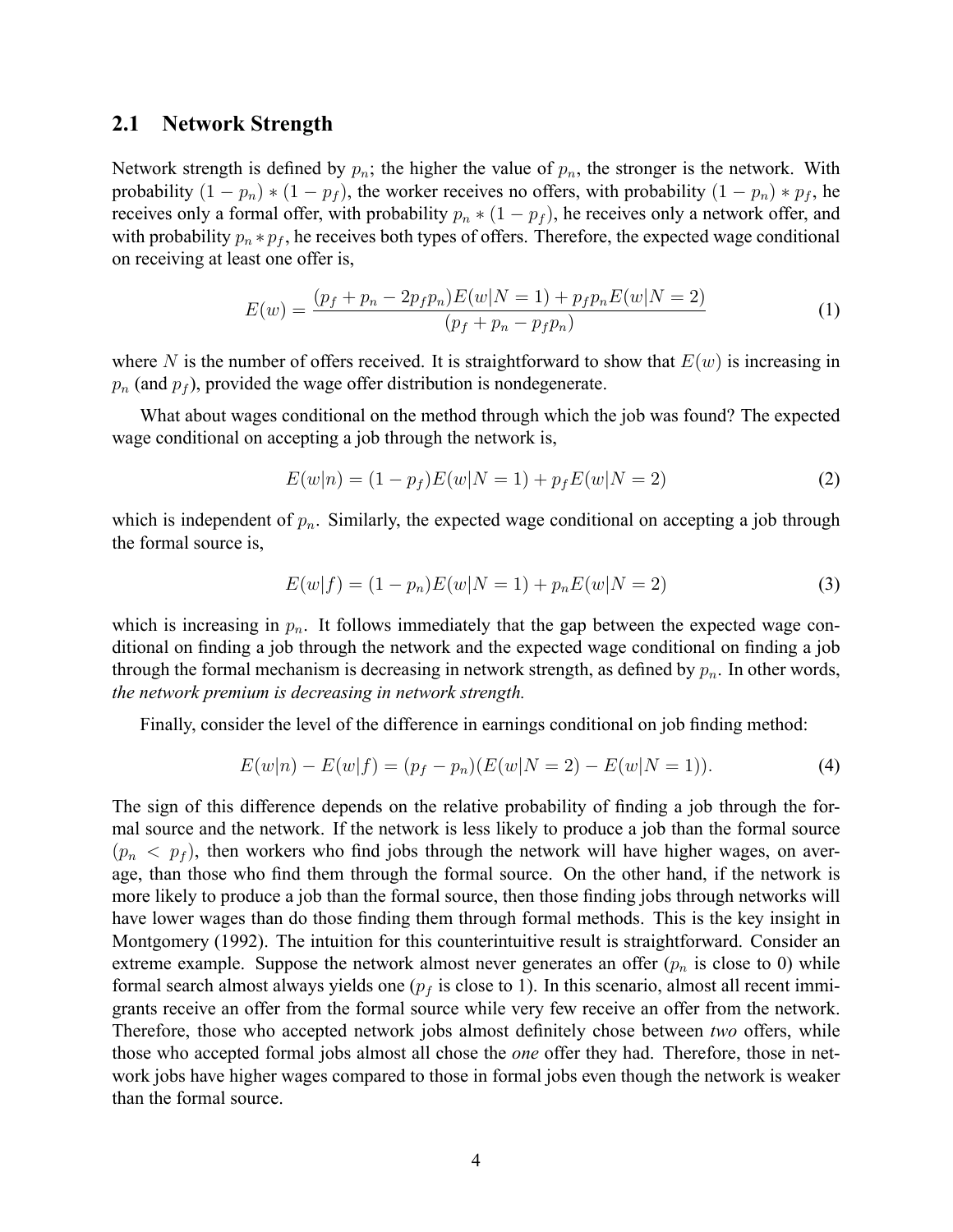It should be noted that the result in equation (4) is sensitive to the assumption that the distribution of wages is the same for the two job sources. When the network distribution stochastically dominates, or is a mean preserving spread of the formal distribution, it is more likely that the expected wage conditional on finding the job through the network is higher than expected wage conditional on finding the job through the formal source irrespective of the relation between  $p_n$  and  $p_f$ .<sup>3</sup> Therefore, we now drop the assumption that the two sources draw from the same wage-offer distribution.

#### 2.2 Differing Wage Distributions

There are a number of reasons that the distribution of offers may differ between the network and formal sources. Montgomery (1991) argues that workers referred to the employer through the network are better, on average, than those who apply directly. Dustmann, Glitz, and Schonberg (2010) argue that the network improves the ability of employers to recognize the workers with the highest match-specific productivity. On the other hand, networks might be more useful for finding jobs at smaller firms with less formal application and evaluation policies and that pay lower wages. Bentolila, Michelacci, and Suarez (2010) argue that workers/job matches tend to be poorer for jobs found through the network. Therefore, we let the distribution of wages received through the network conditional on receiving an offer from the network be  $F_n(w)$ , and similarly, the distribution of the formal wages conditional on receiving an offer from formal channels be  $F_f(w)$ .

The expected wage conditional on receiving at least one offer is,

$$
E(w) = \frac{p_f(1 - p_n)E(w_f) + p_n(1 - p_f)E(w_n) + p_f p_n E(w|N = 2)}{(p_f + p_n - p_f p_n)}.
$$
\n(5)

In contrast with the previous model, improvements in the strength of either the formal or network domains could lower expected wages conditional on getting a job. For example, if most network jobs offer very low wages relative to formal jobs, increasing the arrival rate of network jobs could lower the average wage among those getting jobs. A sufficient condition to rule out this possibility is that the mean of the network wage offer distribution is at least as large as the mean of the formal sector offer distribution. Of course, if we account for unemployment, a higher arrival rate of either type of offer must make workers better off.

The expected wage conditional on accepting a job through the network is,

$$
E(w|n) = \frac{(1 - p_f)E(w_n) + p_f E(w_n|w_n > w_f)Pr(w_n > w_f)}{1 - p_f + p_f Pr(w_n > w_f)}
$$
(6)

which, as in the simpler model, is independent of  $p_n$ . Similarly, the expected wage conditional on accepting a job through formal channels is,

<sup>&</sup>lt;sup>3</sup>In a slightly different context, Montgomery (1992) provides examples to show that even when both sources are equally strong and the network distribution stochastically dominates or is a mean preserving spread of the formal distribution, the expected wage conditional on network job could be lower than the expected wage conditional on formal job. Thus, the sign of the difference in expected wage conditional on job finding method can go in either direction when the network and formal distributions are different.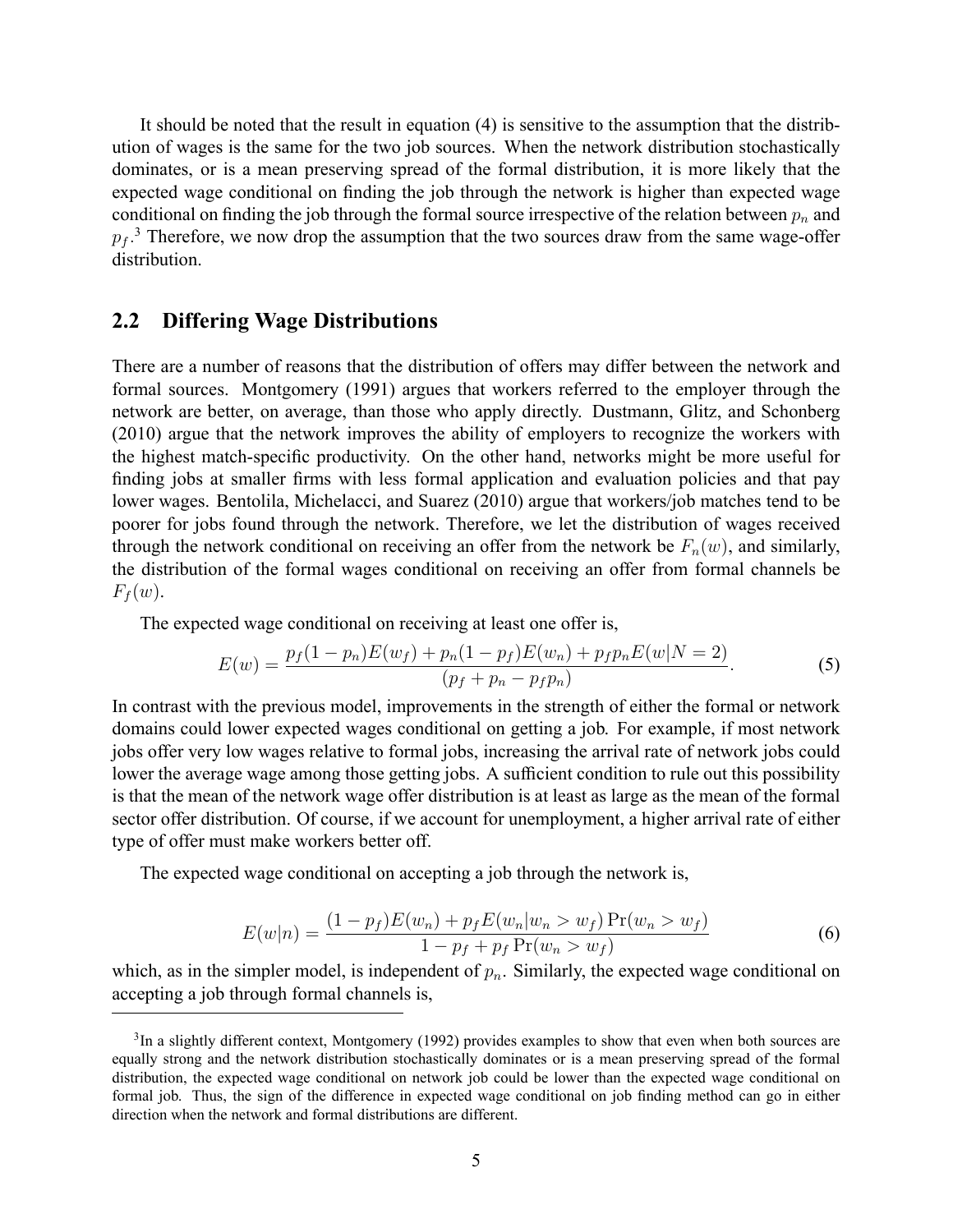$$
E(w|f) = \frac{(1 - p_n)E(w_f) + p_n E(w_f|w_f > w_n) \Pr(w_f > w_n)}{1 - p_n + p_n \Pr(w_f > w_n)}
$$
(7)

which, as before, is increasing in  $p_n$ . Therefore, even when we have differing offer distributions, it follows that the network premium is decreasing in network strength, as defined by  $p_n$ .

#### 2.3 Effects at Percentiles of Observed Wage Distribution

It is important to note that while economists often focus on differences in means, our argument applies equally to percentiles of the observed wage distributions. The cdf of the observed network wage distribution is independent of  $p_n$  because conditional on receiving a network offer, the probability that the offer will be better than the formal offer is independent of  $p_n$ . In contrast, as described in the following proposition, the cdf of the observed formal sector wage distribution,  $F_f(w|f)$ , is decreasing in  $p_n$ .

**Proposition 1** Let  $F_f(w|f)$  be continuous on [a, b] with  $F_f(a|f) = 0$  and  $F_f(b|f) = 1$ . Then  $d(F_f(w|f))/dp_n < 0$  for  $a < w < b$  and  $d(F_f(w|f))/dp_n = 0$  for  $w = a, b$ .

Proof.

$$
F_f(w|f) = \frac{\int_a^w (1 - p_n + p_n F_n) f_f dx}{\int_a^b (1 - p_n + p_n F_n) f_f dx}
$$
  

$$
= \frac{F_f - \int_a^w p_n (1 - F_n) f_f dx}{1 - \int_a^b p_n (1 - F_n) f_f dx}.
$$
  

$$
\frac{d}{dp_n} \left( \frac{F_f - \int_a^w p_n (1 - F_n) f_f dx}{1 - \int_a^b p_n (1 - F_n) f_f dx} \right) = \frac{\int_a^w F_n f_f dx - F_f \int_a^b F_n f_f dx}{\left(1 - \int_a^b p_n (1 - F_n) f_f dx\right)^2}
$$
(8)

Inspection of the numerator proves the second part of the proposition. Now,

$$
\frac{\int_a^w F_n f_f dx}{\int_a^b F_n f_f dx} = \frac{\int_a^w F_n f_f dx}{\int_a^w F_n f_f dx + \int_w^b F_n f_f dx}
$$

Therefore, from the first mean value theorem of integration, there exists weights  $\omega_1$  and  $\omega_2$ , such that

$$
\frac{\int_a^w F_n f_f dx}{\int_a^b F_n f_f dx} = \frac{\omega_1 F_f(w)}{\omega_1 F_f(w) + \omega_2 (1 - F_f(w))}
$$

where

$$
0 < \omega_1 < F_n(w) < \omega_2 < 1
$$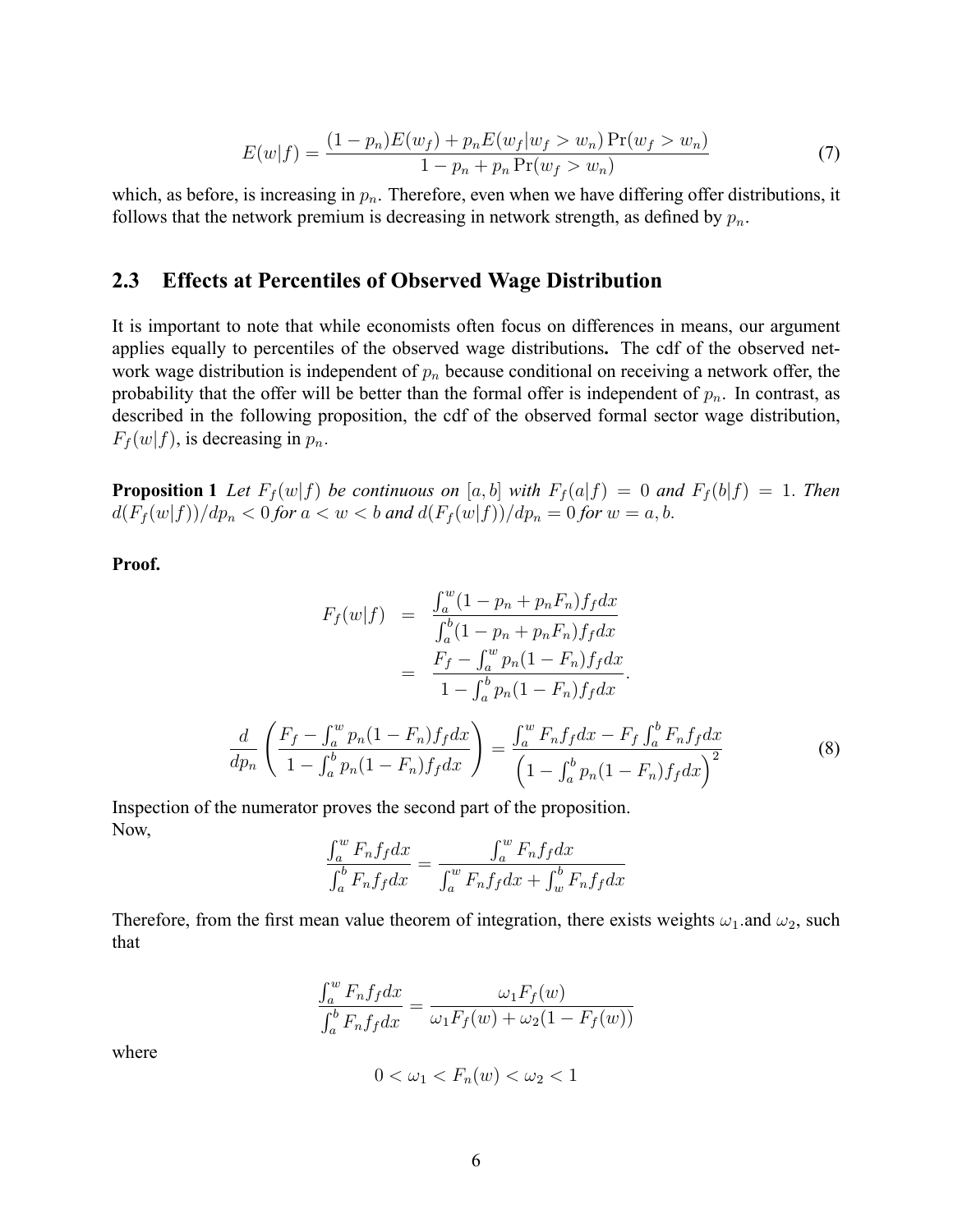for  $a < w < b$ , from which it follows that

$$
\frac{\int_{-\infty}^{w} F_n f_f dx}{\int_{-\infty}^{\infty} F_n f_f dx} < F_f.
$$

and that

$$
\frac{\int_{-\infty}^{w} F_n f_f dx - F_f \int_{-\infty}^{\infty} F_n f_f dx}{\left(1 - \int_{-\infty}^{\infty} p_n (1 - F_n) f_f dx\right)^2} < 0.
$$

П

The proposition establishes that the percentile associated with any wage, except the highest and the lowest, in the observed formal sector wage distribution (wage conditional on formal sector employment) is reduced when the probability of a network offer increases. The intuition is straightforward. Any network offer beats a formal offer if it is greater than the formal offer and has no effect on the acceptance of formal offers above it. Most network offers will beat a very low formal offer but will not beat a very high formal offer. On average, therefore a network offer reduces the probability that the worker accepts a low formal offer by more than it reduces the probability that the workers accepts a high formal offer. The distribution of accepted formal offers shifts to the right. From this intuition, it should be clear that the effect on the percentiles does not depend on the continuity of the distributions although the math will be slightly messier if the distribution has mass points. Since the percentile of the observed formal sector distribution associated with each wage goes down as the probability of receiving a network offer increases, the wage associated with each percentile goes up. Moreover, since the observed network sector wage distribution is independent of the probability of receiving a network offer, we have the following:

Corollary 1 The difference between any percentile (except the very highest and very lowest) of the observed network sector wage distribution and the same percentile of the observed formal wage distribution decreases as network strength increases.

The effect of network strength on the difference in the observed network and formal wages at each percentile suggests a potentially more powerful test of the model. Since there is no effect at the highest and lowest percentiles, there must be some percentile at which the effect is larger than the mean effect, and this difference might be sufficient to outweigh the reduced efficiency of estimating a percentile rather than the mean. Based on some earlier simulations, we anticipated that the effect of network strength on the network-formal wage differential will be largest (in absolute value) somewhere below the median. This is not a theorem, and it is certainly possible to generate counter-examples. To confirm our focus on the 25th percentile, we used the estimated offer probabilities and offer distributions from the structural model that best fit the data and found that these estimates also imply that the biggest wage change occurs at roughly the 25th percentile.

#### 2.4 Summary of Predictions

In sum, in the simple case of one offer from each source, the model has the following predictions: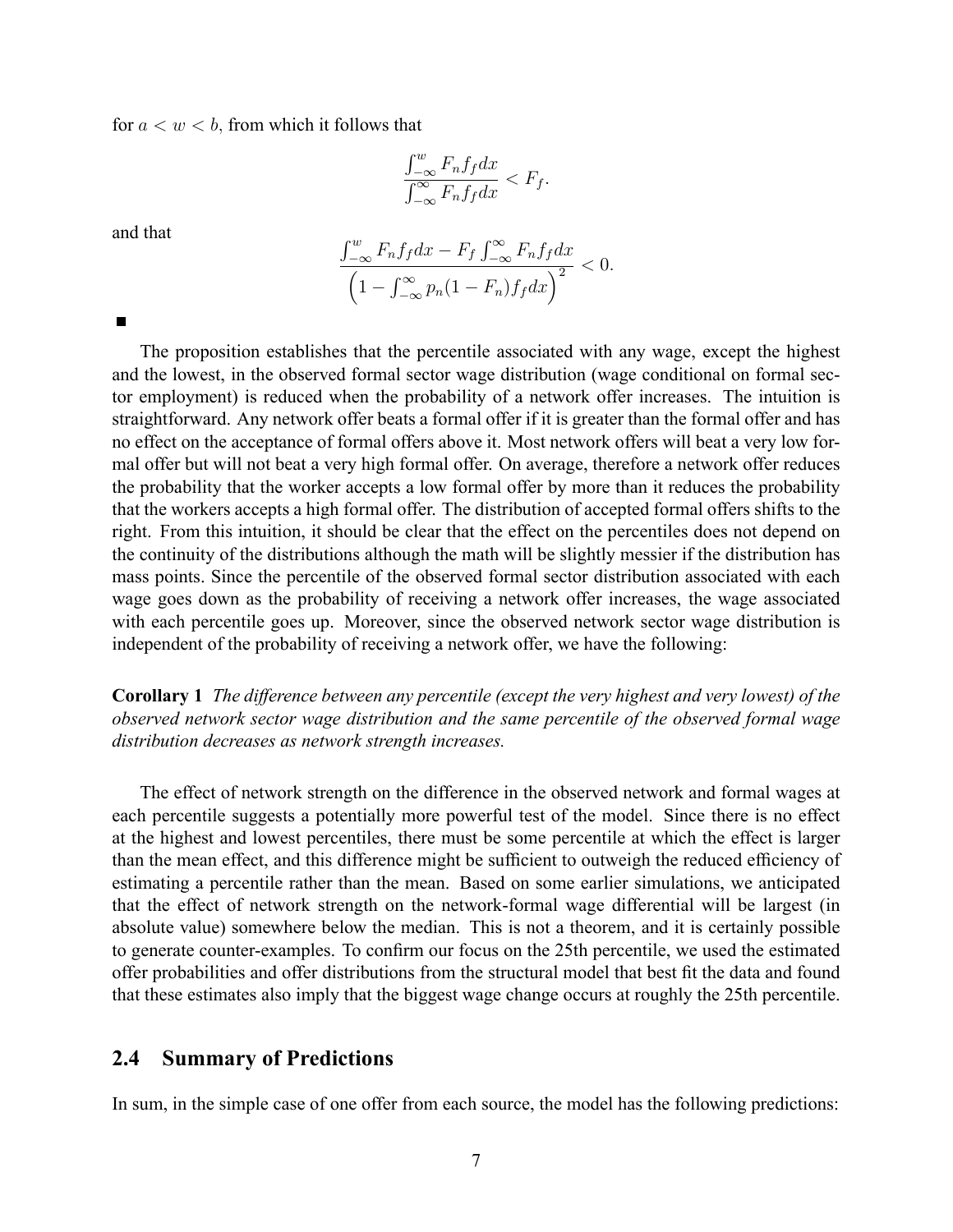- 1. If the distribution of wage offers from the formal and network sources are identical, the expected wage is increasing in network strength,  $p_n$ .
- 2. If the distribution of wage offers from the formal and network sources are identical, the expected wage conditional on finding a job through the network is higher than the expected wage conditional on finding a job through formal methods if and only if the network is weaker than the formal source, i.e.  $p_n < p_f$ .
- 3. The distribution of wages in jobs found through the network is independent of network strength.
- 4. The distribution of wages in jobs found through formal means is increasing in network strength.
- 5. The difference between the expected wage conditional on finding a job through the network and the expected wage conditional on finding a job through formal methods is decreasing in network strength. In other words the network premium is decreasing in network strength.
- 6. At any given centile, the difference between the wage conditional on finding a job through the network and the corresponding centile wage conditional on finding a job through formal methods is decreasing in network strength. The magnitude of this effect varies across centiles.

In this case of one offer from each source, implications  $(3) - (6)$  hold even when the network offer distribution is not the same as the distribution of formal job offers.

#### 2.5 Threats to the Theory

There are three primary concerns about the theory that must be addressed. The first is that the wage offer distributions may depend differentially on network strength. One possibility is that the formal wage offer distribution is unaffected by network strength, but the network wage offer distribution is improving in network strength. For example, if workers can receive more than one offer from the network, then the network offer distribution is really the first-order statistic of such offers. The bestnetwork-offer distribution would be increasing in the probability of getting two (or more) offers, and therefore we might fail to confirm our prediction that the network premium falls as network strength rises. We will be looking at first jobs taken within six months of arriving in Canada. We do not expect that many members of our sample will have multiple offers through their network. Nevertheless, if we are wrong, we may fail to confirm the theory even if network strength acts as we suggest in our model. We note that in this case too, the distribution of accepted formal offers is increasing in network strength. If we find that the wages in jobs found through both mechanisms rise in the presence of close ties, this may indicate that our assumption that the network offer distribution is independent of network strength is wrong. We are less concerned about incorrectly rejecting the model than about incorrectly accepting it. This could happen if strong networks do not change the formal wage offer distribution, but worsen the network distribution. For example, if everyone expects that the new immigrant must work for his cousin, then his cousin may offer him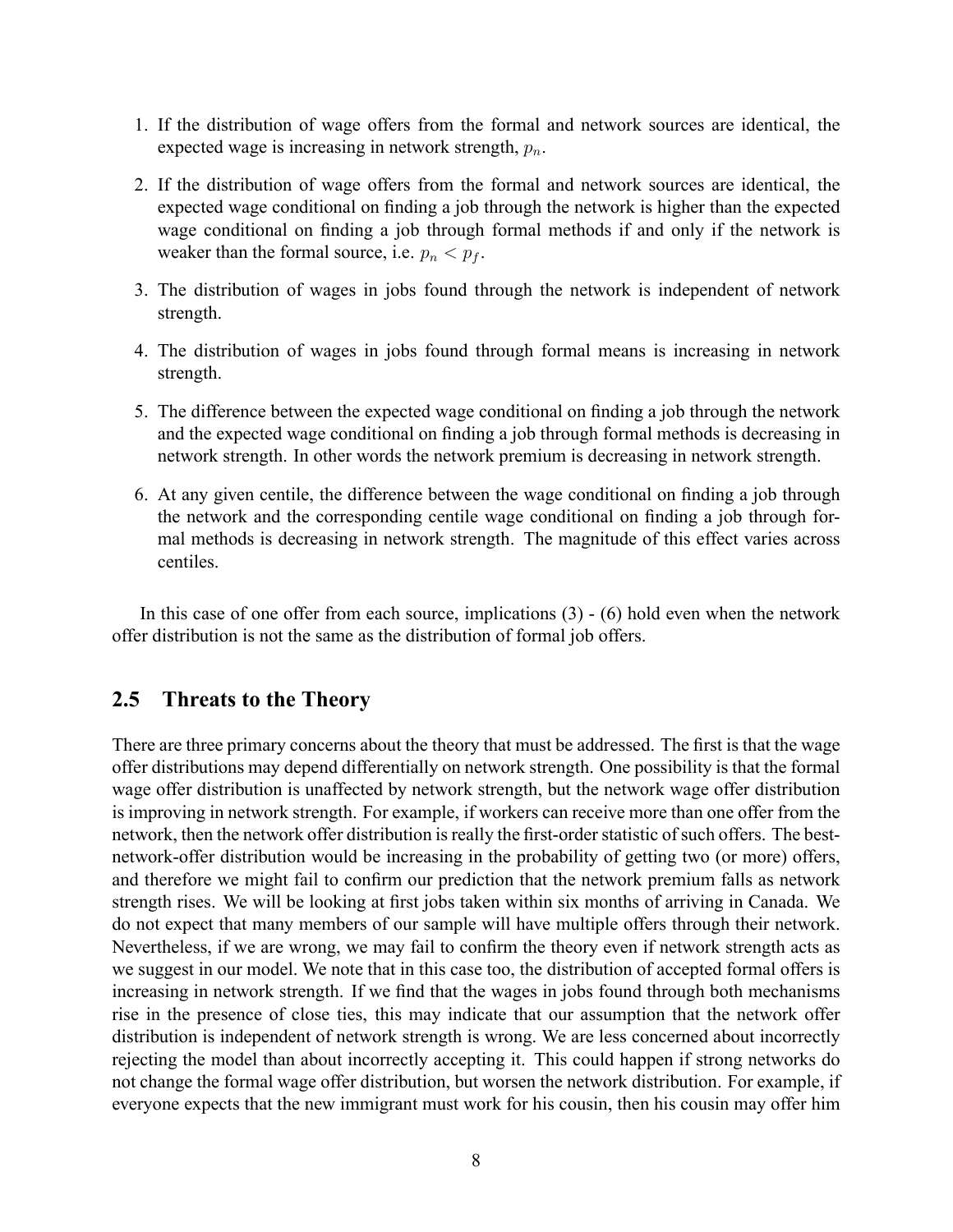a low wage. In this case, our prediction that the network-formal wage differential is decreasing in network strength would be confirmed, but for a reason that is different from the one described in our model. However, note that the observed network wage distribution would be worsening in network strength, which would contradict prediction 3 above that the accepted network distribution is independent of network strength.

Second, if immigrants expect that they are likely to get an offer through their network, they may put less effort into finding a job through formal mechanisms when they have strong networks. This would lower the probability of a formal offer and therefore lower the distribution of wages among those who accept network jobs. This, too, would tend to help us confirm our principal hypothesis that the network premium is decreasing in network strength, but would once again lead to a violation of the prediction 3 above.<sup>4</sup>

Finally, the theory section assumes that workers are homogeneous. When workers are heterogeneous with respect to skill, the arrival rate of offers through either the network or formal channels may differ by skill level. Increasing the arrival rate of network offers will lower the network-formal wage differential for each individual through the mechanism described by our theoretical model. However, it may also change the relative skill levels of workers accepting jobs through the two channels. It is not obvious in what direction the mean skill differential between the two channels will change. If, when the probability of a network offer increases, the mean skill level of workers finding jobs through networks rises relative to those finding them through formal channels, the network-formal wage differential will be less negative than it would be in the absence of the endogenous compositional change. In this case, there is a risk that we will fail to confirm our main prediction that the network premium is decreasing in network strength, even though the mechanism through which network strength affects the labor market is the one proposed in the theory section: namely, that of increasing the probability of receiving an offer through the network. Conversely, if increasing the probability of a network offer lowers the mean skill level of workers finding jobs through networks relative to those finding them through formal channels, the network-formal wage differential will be more negative than it would be in the absence of the endogenous compositional change. This will make it easier to confirm the theory.<sup>5</sup>

<sup>4</sup>Table 4 below shows that while a strong network increases wages in jobs found through formal means, it has no significant effect on wages in jobs found through the network. We also conduct a semi-parametric test of whether the network wage distribution with (without) close ties stochastically dominates the distribution without (with) close ties and find no evidence of this. This is discussed in detail in a later section.

<sup>5</sup>Two extreme examples may help. Suppose that regardless of network strength, high-skill workers always get both network and formal offers and therefore the number of high-skill workers in network jobs is independent of network strength. In contrast low-skill workers never get jobs through formal channels, but their probability of getting a job through the network goes up when the network is strong. In this case, relative to workers in jobs found through formal channels, jobs found through the network have a greater number of less skilled workers when the network is strong. This would make  $\theta_4$  negative, but not because of the mechanics of our model.

In contrast, suppose that all workers always get formal offers, but when the network is weak, 80 percent of highskill workers but only 40 percent of low-skill workers receive offers through the network, and half of them choose the network offer. This implies that 40 percent of high-skill and 20 percent of low skill workers take jobs through the network while the remainder are in jobs found through formal channels. Now suppose that for both types the probability of a network offer rises by 25 percent to 100 percent and 50 percent, respectively, and for each group half of the offers are still accepted. The proportion of workers in network jobs who are low skill is independent of network strength (50 percent in each case), but their proportion among workers in formal jobs rises with network strength (from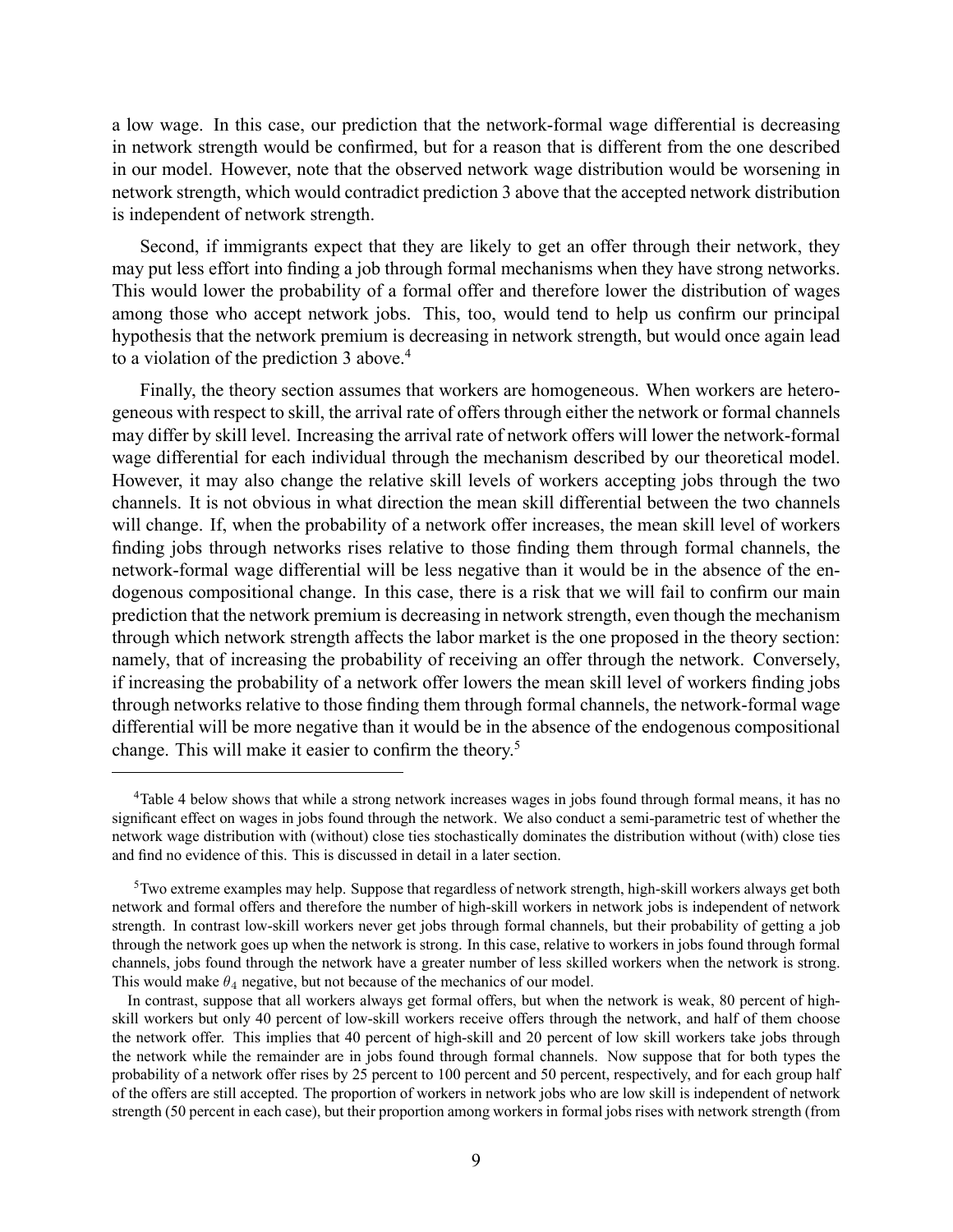### 3 Empirical Framework

We consider two potential measures of network strength. The first is the recent immigrant's network size  $(NS)$ , as measured by the (log) proportion of working age population in his area of residence that consists of settled immigrants from his country of birth. Settled immigrants are those who have been in Canada for at least five years. Because we include dummy variables for each of the areas of residence, the specifications using proportions and absolute numbers are isomorphic. Our second measure of network strength is close ties  $(CT)$ , the immigrant's response to whether he had at least one relative or friend in Canada when he first arrived.<sup>6</sup>

Our empirical strategy begins by examining whether the proposed measures of network strength do predict network use. In particular, a valid measure of network strength, as we interpret it, should be associated with a higher probability of having a network job and lower probabilities of both having a job found through formal mechanisms and being unemployed. In addition, if we treat the unemployed as having low wages, the measure should be associated with higher wages. If a measure has these properties, it may or may not affect other outcomes as predicted by our model, but, if it fails to have these properties, then it is clearly not a measure of network strength as we have defined it.

Validating Measures of Network Strength: To validate these proxies, we use multinomial logit to examine how they are related to an immigrant's job search outcome — unemployed  $U$ , in a job found through the network  $NJ$ , or in a job found through formal channels  $FJ$ . Thus, the log-odds ratio is given by,

$$
\ln \frac{P_{ijk}^l}{P_{ijk}^U} = \delta_0^l + \delta_1^l N S_{jk} + \delta_2^l C T_{ijk} + \delta_3^l X_{ijk} + \omega_j^{1l} + \lambda_k^{1l}
$$
\n(9)

where the subscripts i, j and k, refer to immigrant i, country of birth j, and metropolitan k;  $l \in$  $\{NJ, FJ\}$ , X is a set of additional controls that are likely to influence the job search outcome; and  $\omega^1$  and  $\lambda^1$  are country of birth and metropolitan dummies respectively.

We test the prediction on the wage distribution, using quantile regression at 75th percentile.<sup>7</sup> This approach is given by,

$$
\ln w_{ijk} = \alpha_0 + \alpha_1 NS_{jk} + \alpha_2 CT_{ijk} + \alpha_3 X_{ijk} + \omega_j^2 + \lambda_k^2 + \upsilon_{ijk}.
$$
\n(10)

<sup>57</sup> percent to 60 percent) so that the relative skill level of workers in formal jobs is lower when the network is strong. This could overturn our model's prediction of a negative  $\theta_4$ .

 ${}^{6}$ It is helpful that the recent immigrant is asked about the presence of close ties *just upon arrival*. This makes network strength exogenous to his subsequent labor market experience. This however does not preclude the possibility that immigrants with and without close ties may differ. For example, those without close ties might be more likely to immigrate to Canada only if they anticipate good labor market outcomes. We discuss identification extensively later in this section.

<sup>&</sup>lt;sup>7</sup>Since thirty percent of new immigrants have not found employment within six months, it is not possible to estimate the effect of network strength on wages at lower centiles. We discuss estimates at the median in the text.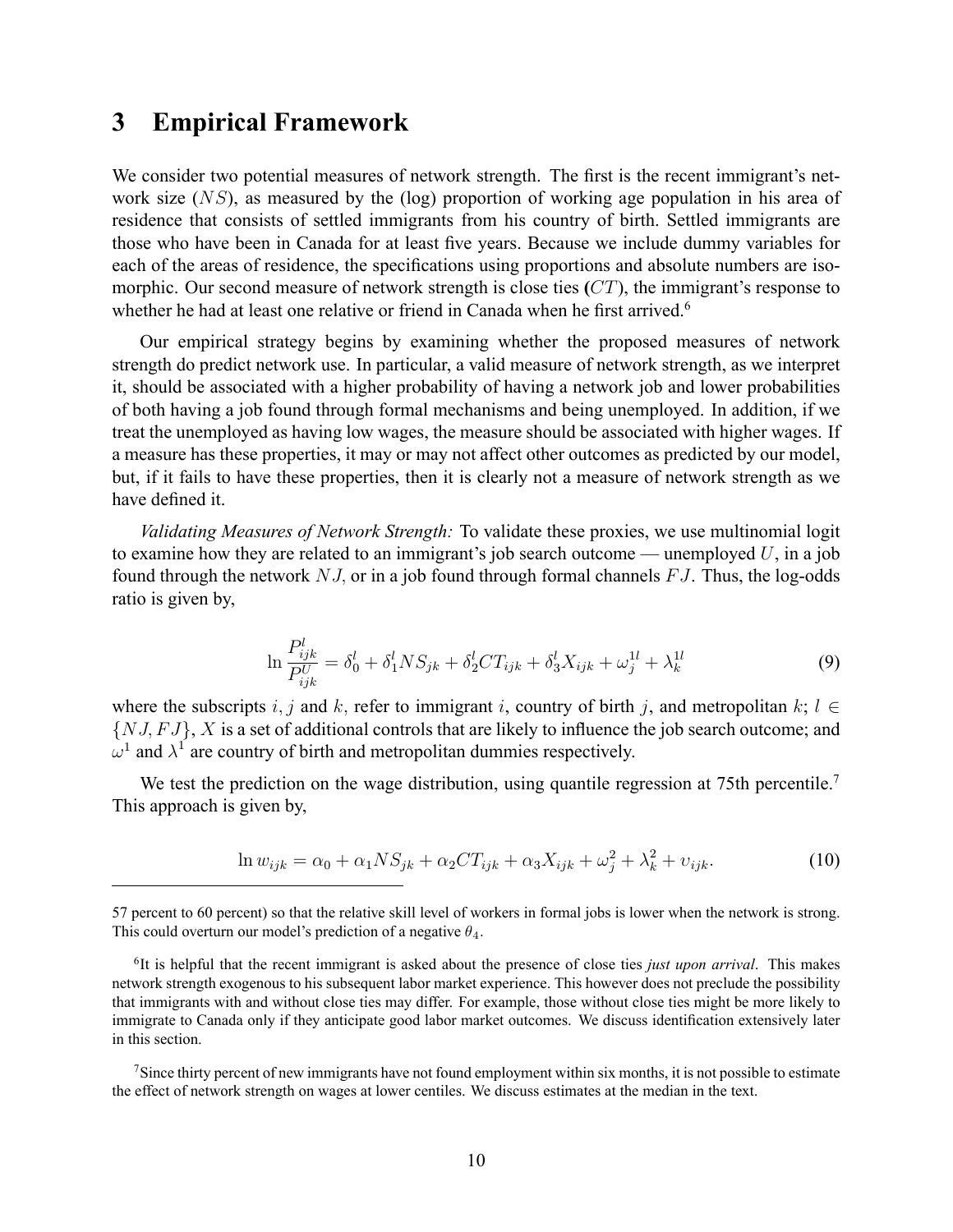where  $w$  is the wage in the worker's first job after arriving in Canada, and we impute a very low wage to workers who have not yet found a job. The remaining variables are defined as in equation (9) above.

To preview the results, close ties has all the desirable properties expected of a good measure of network strength. However, we do not find that network size reduces formal employment or that it increases wages. We conclude that, however else network size operates, it is not by increasing what we have termed network strength, and therefore, the remainder of the empirical section focuses on the close ties measure.

Testing the Role of Close Ties: Our primary focus is to test whether the wage difference between those who found their jobs using networks and those who found them using formal mechanisms is related to the presence of close ties, the measure of network strength that survives our validation process. To do this, we augment equation (10) with an interaction between whether the individual found his first job through the network,  $NJ$ , and the presence of close ties,  $CT$ . This is given by the following difference in differences (DD) approach,

$$
\ln w_{ijk} = \theta_0 + \theta_1 N S_{jk} + \theta_2 C T_{ijk} + \theta_3 N J_{ijk} + \theta_4 (N J_{ijk} * C T_{ijk}) + \theta_5 X_{ijk} + \omega_j^3 + \lambda_k^3 + \zeta_{ijk} \tag{11}
$$

As explained earlier, if jobs found through networks and through formal channels draw on the same offer distribution, then if the immigrants' networks are stronger than formal channels (more likely to happen in the presence of a strong tie), the effect of finding a job through the network should be negative, while when they are weaker, it should be positive. Taking a job found through formal channels is more common in our sample than is taking a job found through the immigrant's network. This suggests that formal channels may be stronger than networks, at least when the network is weak. If so, we anticipate  $\theta_3$  will be positive. However, the assumption that the offer distribution is the same is very strong. Therefore, we view the sign of  $\theta_3$  as ambiguous.

The testable implications of our model are:

- 1.  $\theta_2 > 0$ : conditional on finding employment through formal means, wages are increasing in network strength,
- 2.  $\theta_2 + \theta_4 = 0$ : conditional on finding employment through the network, wages are independent of network strength, and
- 3.  $\theta_4$  < 0: the difference between the expected wage conditional on finding a job through the network and the expected wage conditional on finding a job through formal mechanisms (the network premium) is decreasing in network strength

Testing the first two of these predictions relies on somewhat strong identifying assumptions.  $\theta_2$ might be positive for reasons unrelated to a higher probability of a network offer when the network is strong. If immigrants who have close ties are different from those who do not, then  $\theta_2$  could be spuriously positive (if those with close ties are more positively selected than those without close ties) or it could appear to be zero or negative (if those with close ties are more negatively selected than those without close ties). Essentially the same concerns apply to  $\theta_2 + \theta_4$ .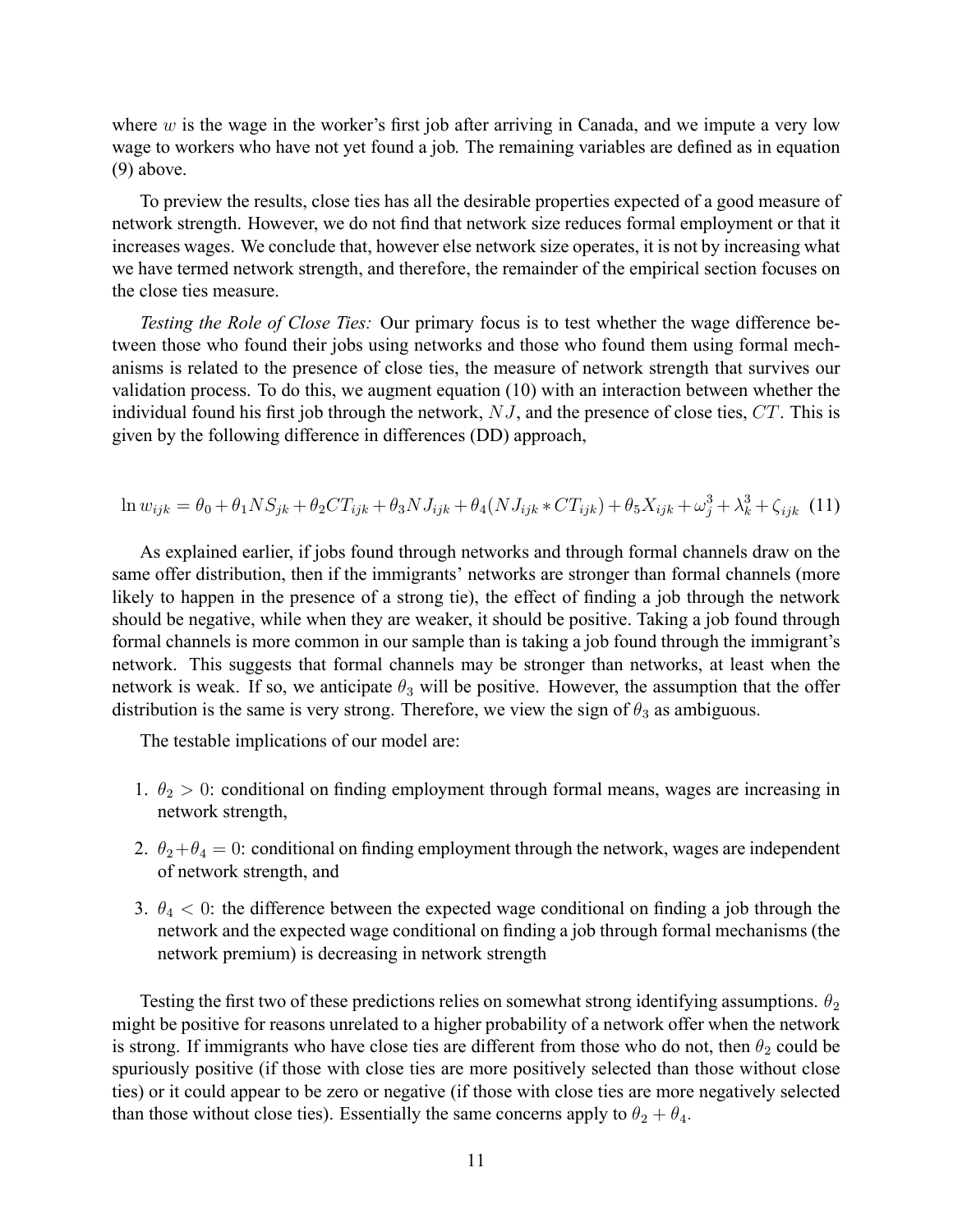Consider the third prediction,  $\theta_4 < 0$ . It is important to understand what we are attempting to measure. It is the causal effect of increasing network strength on the *equilibrium wage differential* between workers who choose to accept a job through their network and those who choose to accept a job through formal channels. It is not the causal effect of network strength on the difference in the wages of workers randomly assigned to jobs obtained through each of the two channels. For a consistent estimate of  $\theta_4$ , we require a condition similar to that in a standard differences-indifferences design. We require that if stronger networks do not increase the arrival rate of network offers, then the difference in the unmeasured characteristics of people with and without close ties would be independent of whether they happen to find their jobs through their network or through formal means:

$$
E(\zeta_{ijk}|NJ_{ijk} = 1, CT_{ijk} = 1, Z_{ijk}) - E(\zeta_{ijk}|NJ_{ijk} = 1, CT_{ijk} = 0, Z_{ijk}) =
$$
  

$$
E(\zeta_{ijk}|NJ_{ijk} = 0, CT_{ijk} = 1, Z_{ijk}) - E(\zeta_{ijk}|NJ_{ijk} = 0, CT_{ijk} = 0, Z_{ijk})
$$
(12)

where

$$
Z_{ijk} \equiv \left[ NS_{jk,} X_{ijk}, \omega_j^3, \lambda_k^3 \right].
$$

In section 2.5 we discussed potential scenarios in which equation  $(12)$  may not be satisfied. While it is impossible to test a just-identifying assumption, we use two approaches to cast light on this issue. First, we examine the effect on the critical coefficient of controlling for measured skill. If this effect is small, then it is more plausible that the effect of shifts in the distribution of unmeasured characteristics, whether endogenous to the model or exogenous, is also small. Second, we test whether the network offer distribution is influenced by network strength. While we recognize that having close ties may be correlated with unmeasured immigrant characteristics, conditional on having a network job, if having a close tie has no effect on or raises wages, then it is less plausible that a stronger network differentially shifts low-skill workers to jobs found through the network.

As discussed in the theory section, the predictions regarding  $\theta_2$  and  $\theta_4$  apply not only to the conditional mean (OLS estimation), but also to all conditional quantiles except the highest and lowest. Also, we expect  $\theta_4$  to be most negative at quantiles below the median. We therefore also use quantile regression to estimate equation (11) at the 25th, 50th and 75th percentiles.

### 4 Data and Descriptive Analysis

#### 4.1 Data

We use the 20 percent 2001 Census of Canada sample to calculate network size. The geographic unit used to characterize network size is the Census Metropolitan Area, CMA, or the Census Agglomeration, CA.<sup>8</sup> Henceforth, CMA/CAs will be collectively referred to as metropolitan areas.

<sup>&</sup>lt;sup>8</sup>A census metropolitan area (CMA), or a census agglomeration (CA), is formed by one or more adjacent municipalities centered on a large urban area, known as the urban core. The census population count of the urban core is at least 10,000 to form a census agglomeration, and at least 100,000 to form a census metropolitan area. To be included in the CMA or CA, other adjacent municipalities must have a high degree of integration with the central urban area, as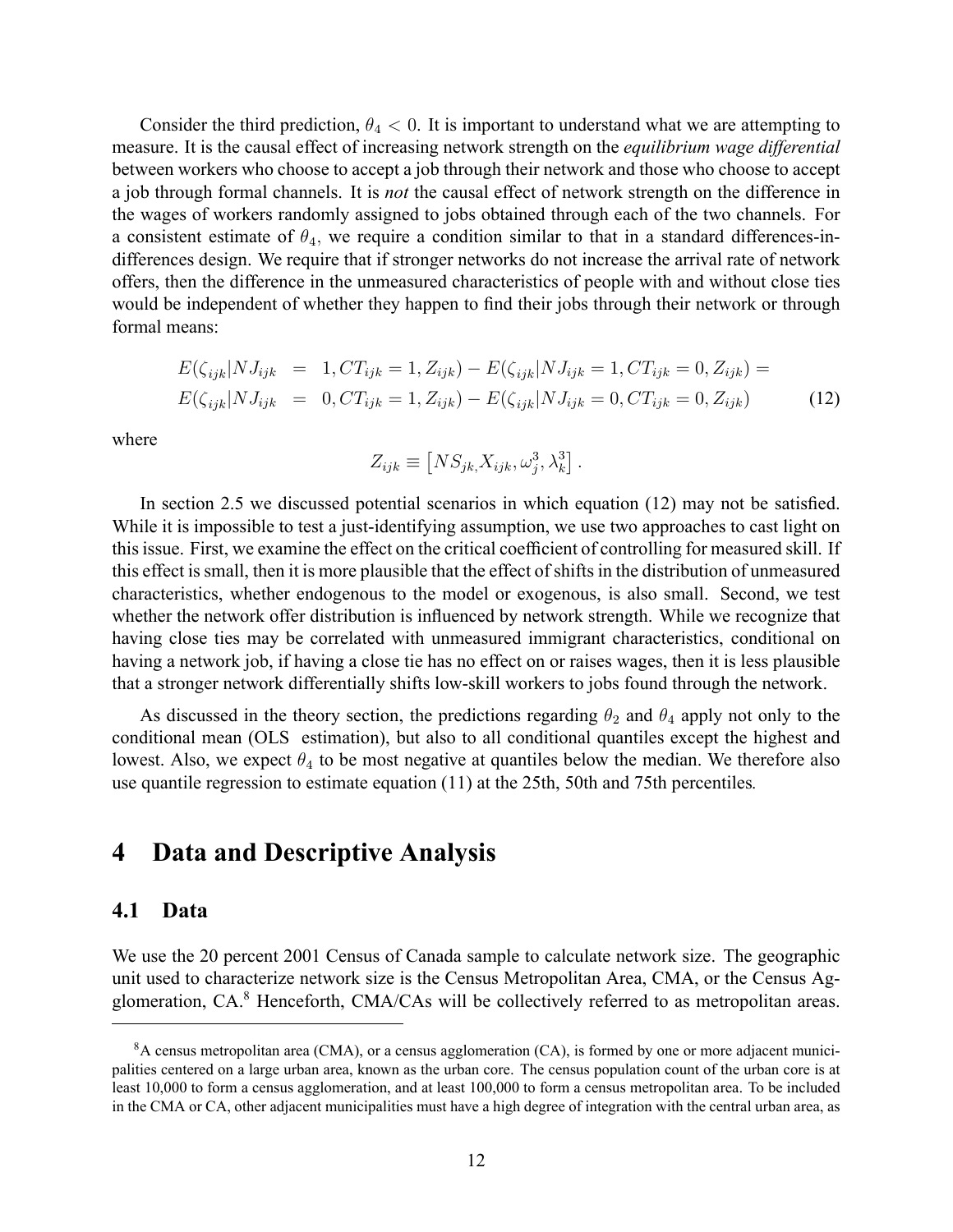Using the 2001 Census, we calculate the share of settled working-age (those between 22 and 64 years old) immigrant population in each metropolitan area from each source country. Measures of the wage distribution of the employed immigrant population from a particular country, residing in a particular metropolitan area, are also obtained from the Census.

Our remaining data come from the Longitudinal Survey of Immigrants to Canada (LSIC), collected by Statistics Canada, and Citizenship and Immigration Canada. The LSIC consists of immigrants who arrived in Canada between October 1, 2000 and September 30, 2001 and were 15 years or older. We refer to this population as recent immigrants. The LSIC is a longitudinal survey with three waves: six months, two years and four years after arrival in Canada. We use only the first wave. Our target population in the LSIC sample is principal applicants<sup>9</sup> up to 64 years old and spouses and dependants between 22 and 64 years old who are in the labor force and living in metropolitan areas within Canada. Further, we exclude immigrants whose metropolitan area or country of origin is not known.<sup>10</sup> We also drop immigrants who were in prearranged jobs, or who were either self employed or in a family business.<sup>11</sup> Finally, we limit the analysis to immigrants who have at least one other member from their country in their metropolitan area,  $12$  and to those from metropolitan areas and source countries with at least ten immigrants in the LSIC sample.<sup>13</sup> The final LSIC sample consists of 6012 recent immigrants, from 60 different source countries and residing in 22 different metropolitan areas across Canada. There are a total of 511 source countrymetropolitan area combinations in our data.

### 4.2 Descriptive Analysis

The largest sending countries and the largest receiving localities account for the vast majority of immigrants. According to the 2001 Census, the top ten source countries account for 51 percent of the working-age immigrant population. According to the LSIC, China followed by India are the top two source countries for recent immigrants, constituting 21 percent and 16 percent of the working-age recent immigrant population. Recent immigrants are settling in areas where there is an already large concentration of both native and immigrant population. The top five metropolitan areas together have 52 percent of Canada's working-age population, 75 percent of its working-age

 $11$ When asked about their first jobs, 7.5 percent of recent immigrants report being in prearranged jobs, 2.3 percent being self-employed and 0.5 percent in family businesses.

<sup>12</sup>This avoids issues around taking the log of 0 and identifying a mean wage when there are no observed settled immigrants. In practice, almost all of these observations are excluded on other criteria. We lose 0.9 percent of the remaining LSIC sample due to this restriction.

 $13$ Experimentation showed that trying to reduce this cutoff generated very large standard errors in our quantile regressions, presumably reflecting very small samples of employed immigrants in the metropolitan areas with few compatriots. We lose 5.7 percent of the remaining LSIC sample due to this restriction.

measured by commuting flows derived from census place of work data. In the 2001 Census, there are 27 CMAs and 113 CAs across Canada.

<sup>&</sup>lt;sup>9</sup>Principal applicant is the person upon whom the approval to immigrate was based.

<sup>&</sup>lt;sup>10</sup>They consitute 0.5 percent and 1.2 percent of our target population, respectively.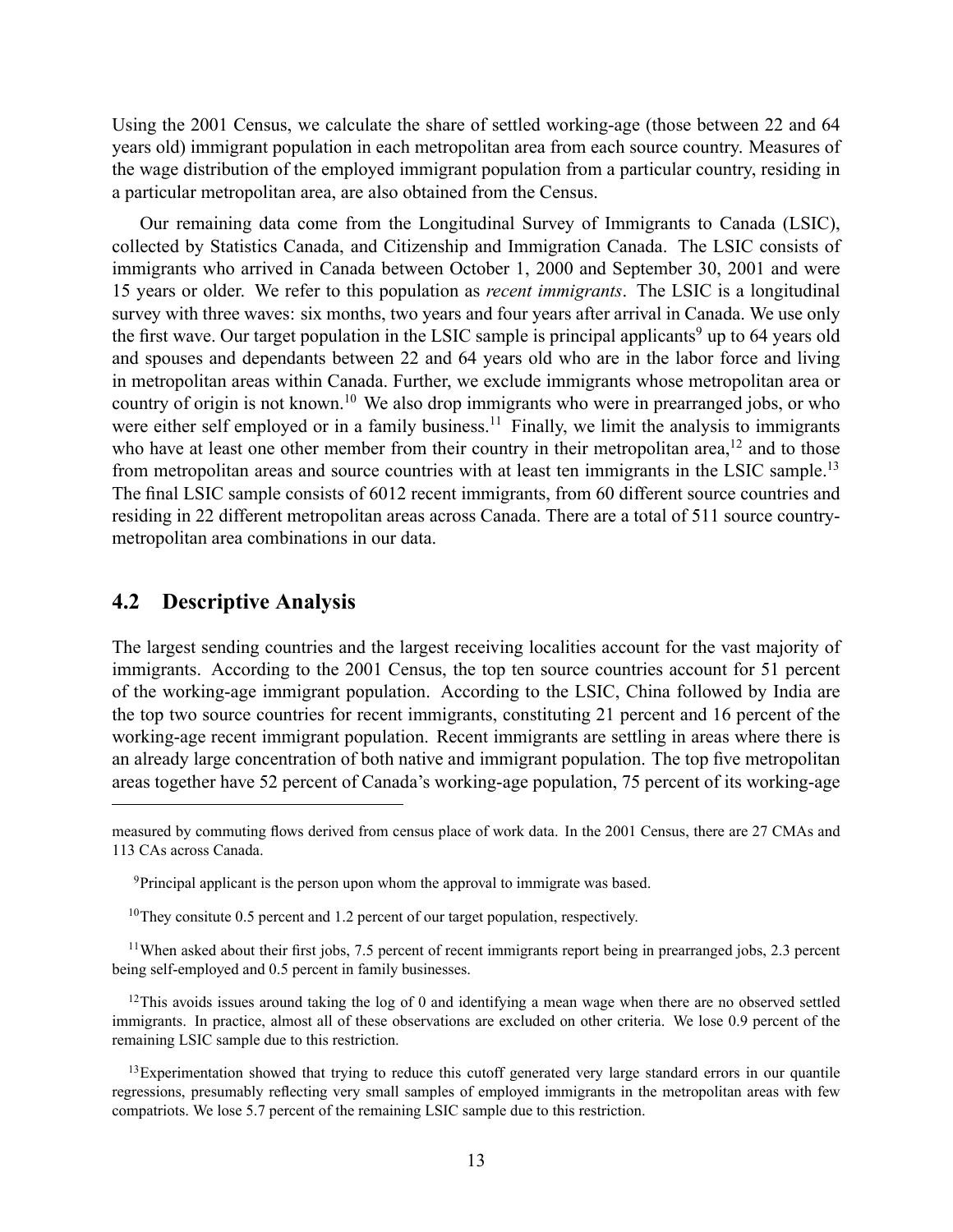immigrant population and 83 percent of its recent working-age immigrants.

Table 1 shows the means for the variables in the first wave of the LSIC estimation sample. Almost three-quarters of the immigrants entered Canada on an economic visa. It is therefore not surprising that they are generally highly educated (almost 70 percent report having a Bachelor's or more education) and most speak either English or French very well. Despite their high skill level, average wages (roughly 400 Canadian dollars per week) of the employed are low.

By the time of the first wave, 30 percent reported that they found their first job through a relative or friend, which we define as a network job; 40 percent used other methods such as contacting the employer directly, responding to newspaper advertisements, employment agencies, the internet, referral from another employer or a union, to find their first jobs. We refer to these as formal jobs. The remaining 30 percent were unemployed.

The close ties measure is a binary variable. It takes the value 1 if the individual reports that he had at least one relative or friend in Canada when he first arrived. 89 percent of the recent immigrants have close ties. On average, an immigrant lives in a metropolitan area where 1.4 percent of the working-age population is from his country of birth and has been living in Canada for at least five years.

Two things must be noted at this point. First, finding the first job through the network ( $NJ = 1$ ) does not necessarily imply the presence of a close tie (i.e. relative or friend in Canada on arrival,  $CT = 1$ ). This is because immigrants may have found their network job through a friend made after migrating to Canada, a relative or friend not living in Canada, or through a compatriot or acquaintance who is neither a relative nor a friend. Thus, having a network job does not imply having a close tie or vice versa. Second, to the extent that job search is complex, the dichotomous measure of the "use of the social network" and the theoretical concept it wishes to capture are not perfectly related. For example, if a friend tells me that there are job openings where he works, and I apply and get a job there, do I report that I found the job through a friend, or that I applied directly to the employer? Thus, admittedly, the measure of use of network (i.e.  $NJ = 1$ ) is imperfect. Thus, in contrast with much recent research (e.g. (Dustmann, Glitz, and Schonberg 2010); (Bayer, Ross, and Topa 2008); (Hellerstein, McInerney, and Neumark 2008)), we measure network use directly and therefore avoid the need to infer network use from the clustering of immigrants, but may miss some of the network use that their indirect measure can capture.

### 5 Results

#### 5.1 Validating the Network Measures

Table 2 gives the marginal effects of network size and close ties on the probabilities of each of the three job-search outcomes from a multinomial logit (equation (9)). Having close ties is strongly related to the probability of accepting a network job within the first six months. At the means of the independent variables, close ties are associated with a 7 percentage point increase in the likelihood of accepting a network job, and a 5 percentage point decrease in the likelihood of accepting a formal job. It reduces the probability of unemployment by 2 percentage points, although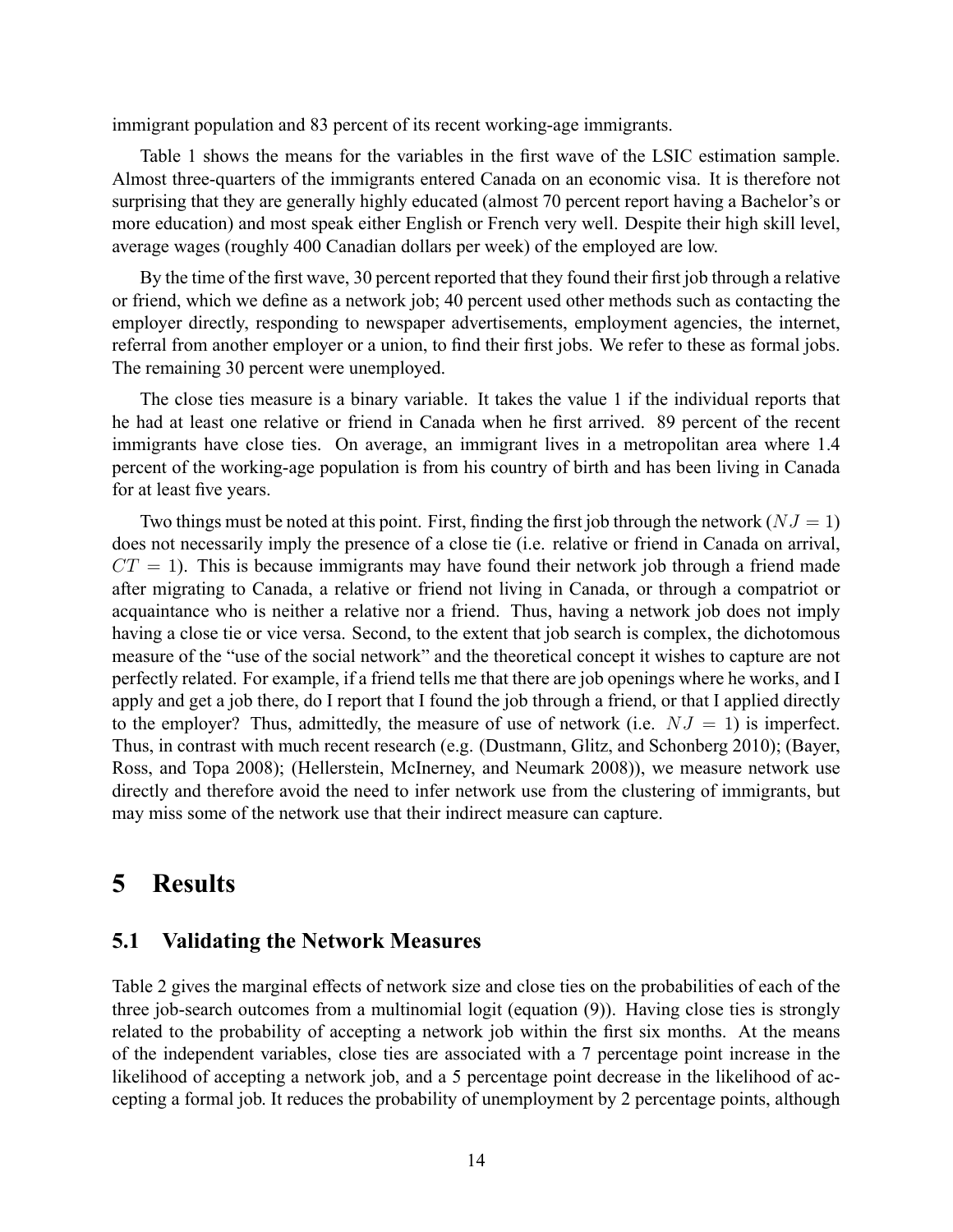this falls well short of statistical significance at conventional levels. The network size measure is also associated with an increase in the probability of accepting a network job, but the effect is very small; a 1 percent increase in the share of working age population in the recent immigrant's metropolitan area that is comprised of settled immigrants from his country of birth is associated with a .05 percentage point increase in the probability of accepting a network job. In contrast with close ties, network size is associated with a decrease in the probability of being unemployed, though the magnitude of this association is very small, and it has no effect on the probability of accepting a formal job. Thus, the relation between job search outcomes and close ties is broadly consistent with our expectations for a measure of network strength. While the results for network size are not entirely inconsistent with these expectations, they are also not strongly consistent.

Table 3 presents estimates of the relation between network measures and wages on first jobs found within six months. In addition to the network measures, and other control variables shown in the table, we also control for the first, second and third quartiles of wages of settled immigrants from the recent immigrant's country of birth living in his metropolitan area. This captures possible differences in the network offer distributions across immigrants from different metropolitancountry groups. The quartiles of the network distribution are not statistically significant (coefficients not shown in the table). We note in passing that while some of the coefficients on the controls have the anticipated sign, some do not. Immigrants with economic visas earn more than those with family visas who, in turn, earn more than those with refugee visas. Speaking English well is associated with higher wages, and women earn less than men. However, there is little evidence of a return to education or to experience.

Recall that if the wage offer distributions of jobs found through the network and through formal channels are similar, then the effect of network strength on observed wages should be positive. Column (1) presents the results of an otherwise standard OLS wage equation augmented with the network measures. The presence of close ties enters with a positive sign, and has a nontrivial point estimate (over 5 percent), and is significant at roughly the .06 level using a one-tailed test. We also see a small negative and statistically insignificant effect of network size on earnings. Therefore, either the network size measure does not have the predicted effect that a valid measure of network strength should have on wages, or the network wage offer distribution is significantly below the formal wage offer distribution.

To address the latter possibility, we turn to quantile estimation in column (2), in which we assign very low wages to the unemployed immigrants. Because there is no simple cluster correction for quantile estimates, a clustered bootstrap method is used to calculate the standard errors. This approach is problematic because, since clusters rather than observations are resampled, the number of observations can vary across replications, and will typically be smaller than the number in the actual sample. This should, therefore, produce upwards biased standard errors for the coefficients of variables for which cluster has little or no explanatory power. The standard errors on most of these variables rise somewhat but not greatly when we use the clustered bootstrap and some even fall. Therefore, the result of the cluster bootstrap is only reported for network size, since it is measured at the level of the cluster, and ordinary standard errors are reported for the remaining variables which are measured at the level of the individual. It is not possible to estimate the model for the 25th percentile because 30 percent of the recent immigrants are unemployed. In principle, it might be possible to estimate a median regression. However, experience revealed that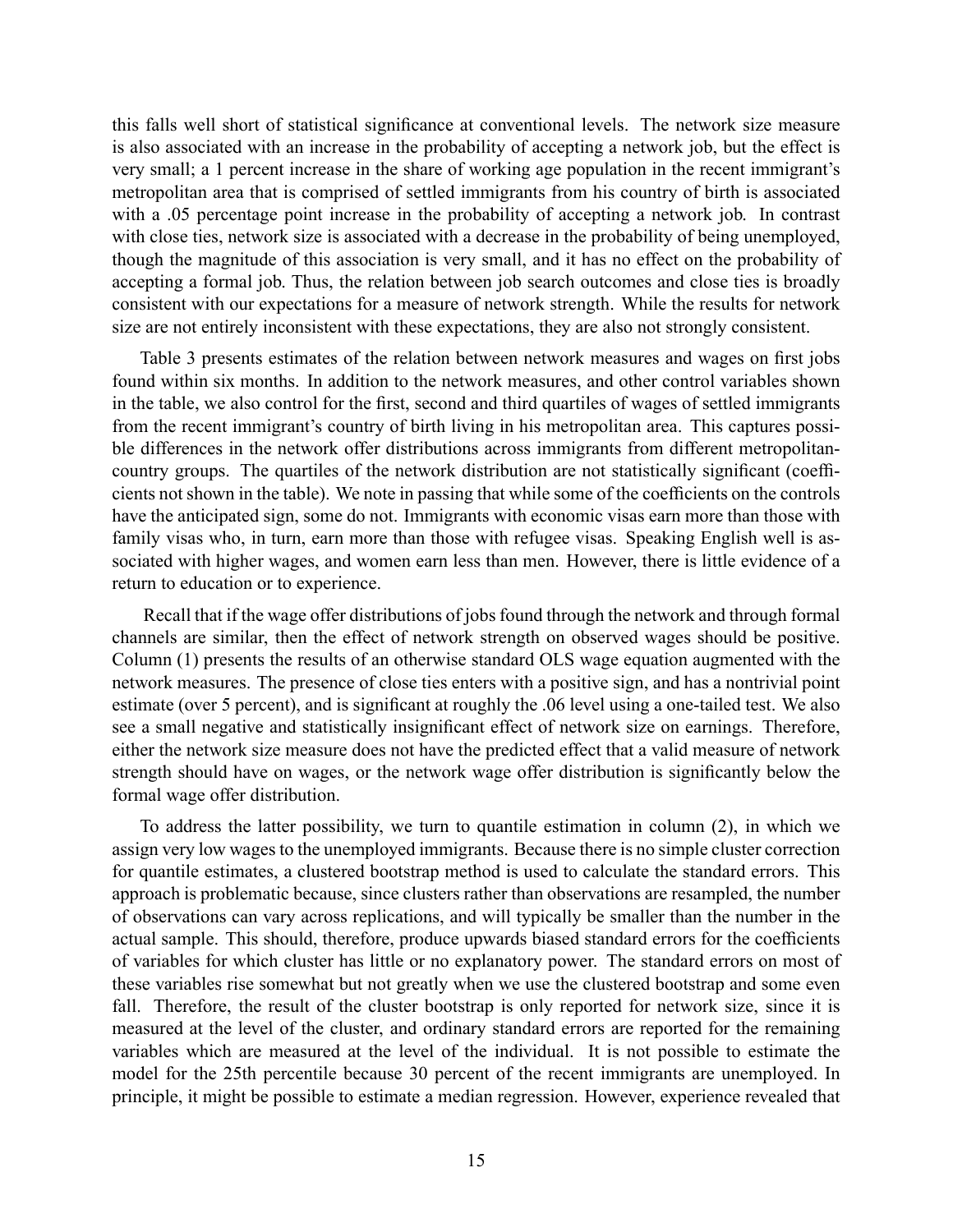the bootstrapped standard errors were sensitive to the value of the wage imputed to unemployed workers. Therefore, the second column of Table 3 presents the results of a 75th quantile estimate. The results of the 75th quantile estimates are consistent with those obtained using OLS on only employed workers. The relation between the wage and network size is small and statistically insignificant. In contrast, having a close tie is associated with roughly 6 percent higher wages at the 75th percentile and this effect is significant at the .05 level using a one-tailed test.

Based on the results for both job search outcomes and wages, we conclude that network size does not seem to capture the concept of network strength as we define it. We do not wish to imply that network size is unimportant. It is strongly related to the probability of accepting a job found through the network. However, the fact that it is neither associated with a reduction in the probability of having found a job through formal mechanisms nor with increased wages, tells us that either network size does not work in the way that network strength works in our model, or it is sufficiently correlated with unmeasured worker characteristics as to obscure this mechanism.

In contrast, the close ties measure passes our basic tests. It is associated with increased job finding through networks and reduced employment found through formal means, and the point estimate suggests that it is also associated with a lower probability of unemployment. Moreover, close ties are associated with higher wages, both conditional on employment, and also when treating unemployment as having a low wage. This, of course, does not mean that network strength as measured by close ties works in the manner proposed in the theoretical model, but rather that it has passed minimal conditions consistent with its interpretation as a measure of network strength as we conceptualize it. Consequently, in the remainder of this paper, we focus on the close ties measure. We continue to include network size as an additional control, but it is not key to the analysis.

### 5.2 Augmented Wage Regression: Testing the role of Close Ties

Table 4 shows the results for the wage equation augmented with method of finding the first job (whether or not it was found using the network) and the interaction between this variable and our validated measure of network strength (presence of close ties) for first jobs found within six months.<sup>14</sup> As in the earlier table, for quantile regressions, only the standard error for network size is adjusted for clustering using a clustered bootstrap.

As discussed in the theory section, wages in formal jobs should be increasing in network strength. This prediction is confirmed using OLS. The point estimate of the effect is about 9 percent and is significant at the .05 level using a one-tailed test. There is a bigger and highly statistically significant effect at the 25th percentile. We also find strong evidence of an effect at the median and weak evidence of an effect at the 75th percentile.

The model also predicts that the wage distribution among those who find their job through the network should be unrelated to network strength. This effect is measured by the sum of the coefficients on close ties, and this variable interacted with network job. There is no consistent pattern to this estimate. It is positive in OLS and at the median and 75th percentile, but negative

<sup>&</sup>lt;sup>14</sup>When interpreting the coefficients on close ties, network job and their interaction, it should be noted that the omitted group is that of recent immigrants in formal jobs and without close ties.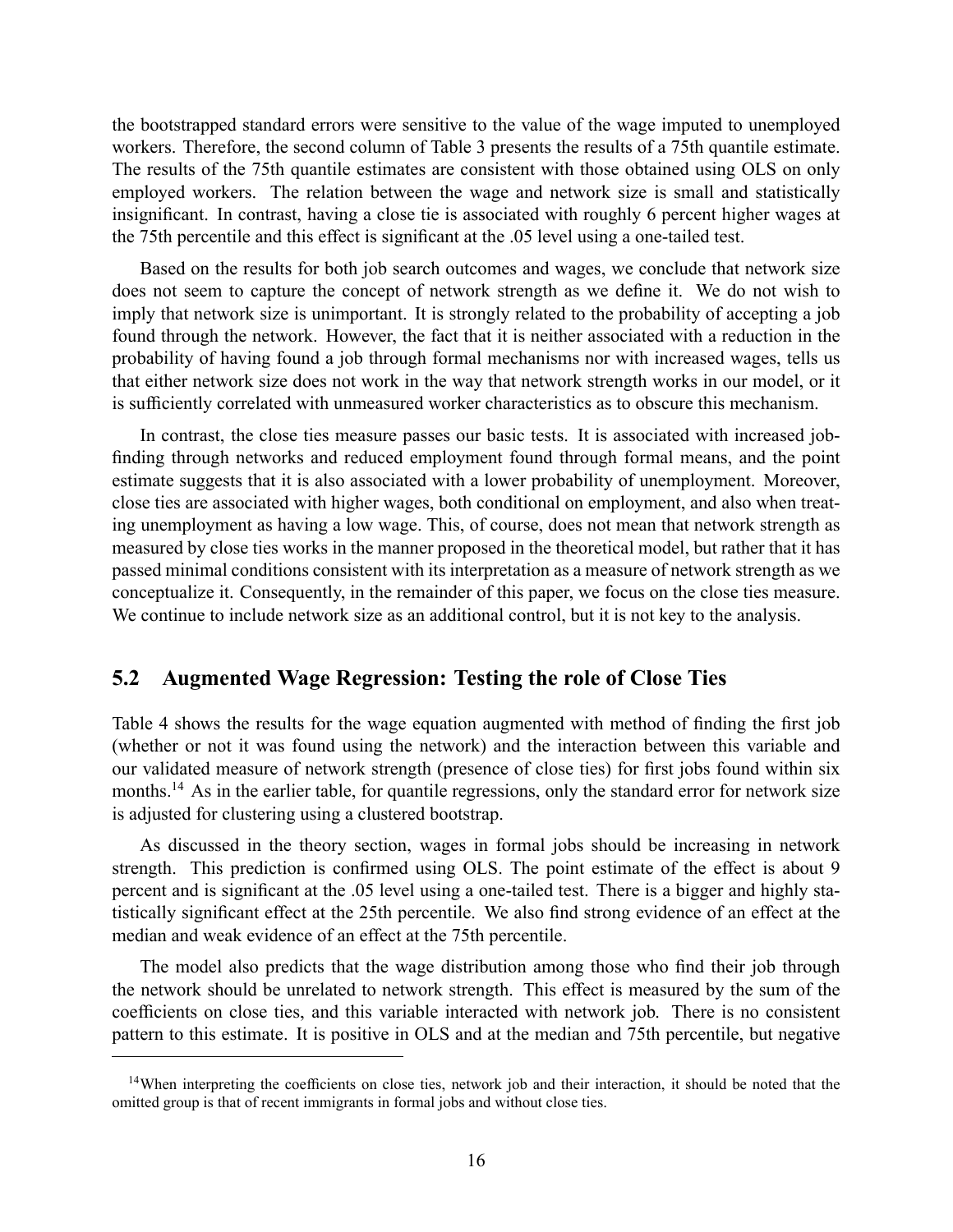at the 25th percentile. In all cases, the sum is not statistically significant. As discussed in section 2.5, violation of this prediction would not be surprising, since immigrants with close ties might be better or worse workers, having different proclivities to receive network and formal offers, than immigrants without such ties. Nevertheless, as also discussed in section 2.5, most alternative explanations for a negative coefficient on the interaction between close ties and network job would imply that wages in network jobs would be lower for those with close ties than for those without them. The failure to reject the hypothesis of no effect on network wages therefore gives us more confidence that the identifying condition (12) is not violated for reasons extraneous to the model.

For reasons discussed earlier, our focus is on the interaction term. The theory section predicts that the coefficient on the interaction term will be negative at all quantiles, and there is reason to expect it to be more negative when we examine lower quantiles. As we should anticipate, column (2), pertaining to wages at the 25th percentile (of the conditional wage distribution), conforms closely with the predictions of the theoretical model. For wages at the 50th and 75th percentile, the interaction term is negative, as predicted, but is small and statistically insignificant. Overall, the network premium is decreasing in network strength as predicted by the theoretical model.

#### 5.3 Testing threats to the Theory

#### 5.3.1 Excluding Measured Skills

As discussed in section 2.5, the difference between the unmeasured characteristics of workers who find their job through their network and those who find it through formal channels could differ between those with and without close ties. While we cannot address this directly, we can examine the effect of excluding the measured characteristics from the comparison. In effect this asks whether an appropriately weighted sum of measured characteristics is correlated with the interaction term. While the absence of a correlation between the difference in measured characteristics and close ties would not guarantee that the difference in unmeasured characteristics is also uncorrelated with close ties, it would make the assumption more plausible. Moreover, as discussed earlier, if increasing the probability of a network offer is what changes the skill differential, then, finding such a change does not necessarily invalidate the empirical analysis.

Table 5 shows the effect of dropping the skills variables from the wage equation. We continue to control for country of birth, metropolitan area and the measures of wages among settled immigrants from the immigrant's country of birth in the metropolitan area where he lives. The most important point is that the results look quite similar to those with controls for skill-related variables. In particular, while controlling for skill makes the coefficient on the interaction term less negative for OLS, it makes it more negative at the 25th percentile, and both effects are relatively small.

Moreover, it is important to remember that we have an extensive set of controls for skill, in particular prior occupation in eight categories and measures of knowledge of the two national languages. While it remains possible that there is an important measure of skill that is correlated with the interaction term in the appropriate way, the fact that excluding this extensive set of controls does not alter the results in an important way gives us a reasonable level of confidence in the results.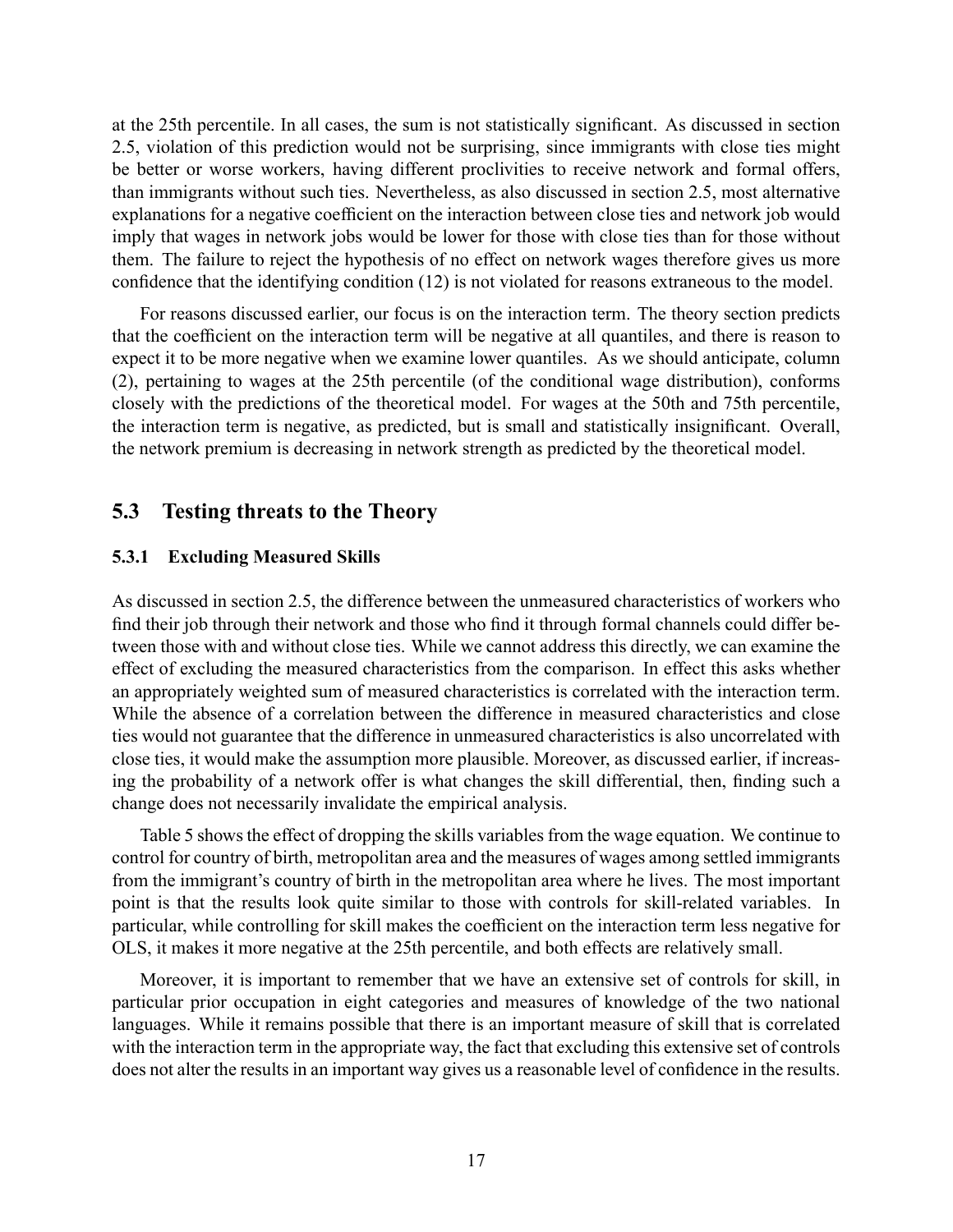#### 5.3.2 Network Wages and Close Ties

Second, we test whether network offer distribution is influenced by network strength. As already noted, for none of the estimates in Table 4, is the sum of the coefficients on close ties and close ties interacted with network job statistically significant. As a further test, we limit the sample to those with network jobs, and ask whether those with close ties have higher or lower mean wage conditional on observables. We find no evidence of a difference. The difference is close to zero and does not approach significance at conventional levels. We also conduct the Kolmogorov-Smirnov test of equality of the network wage residual distributions of those with and without close ties. Once again, we find no evidence of a difference in the distributions by network strength.

As discussed in section 2.5, most alternate explanations for a decrease in the network premium with network strength, require the network offer distribution to be inferior in the presence of close ties. We find no evidence of this, making it more plausible that the network premium decreases with network strength due to the mechanism captured by our theoretical model.

### 6 Structural Model

The results in the previous section are broadly consistent with the formal theoretical model presented earlier. However, it is not clear that the magnitudes of the effects can be reconciled with reasonable restrictions on the formal and network sector wage distributions. In this section, we ask whether a model with a single network wage offer distribution and a single formal wage offer distribution can fit the data as well as a model with two different network distributions that are characterized by network strength.

#### 6.1 The Model

We assume that the immigrant receives offers with probability

 $p_f$  from the formal source

 $p_w$  from the network source if his network is weak

 $p_s$  from the network source if his network is strong.

Each log wage is drawn from a distribution given by

$$
w_{ij} = X_i \beta + \alpha_j + \varepsilon_{ij}, \qquad \varepsilon_{ij}^N(0, \sigma_j^2) \qquad (13)
$$

where i denotes the worker and j denotes the source (formal f, strong network s, weak network  $w$ ) providing the offer. Thus  $\alpha_j$  is a source-specific factor shifting the mean of the offer distribution. Note that we do *not* impose that the variance of the error is the same in all sectors, but we do assume that the errors are independent.

To derive the likelihood function, note that the probability that a worker with a strong network (close tie,  $CT$ ) is unemployed is

$$
(LF_u|CT = 1) = (1 - p_f)(1 - p_s)
$$
\n(14)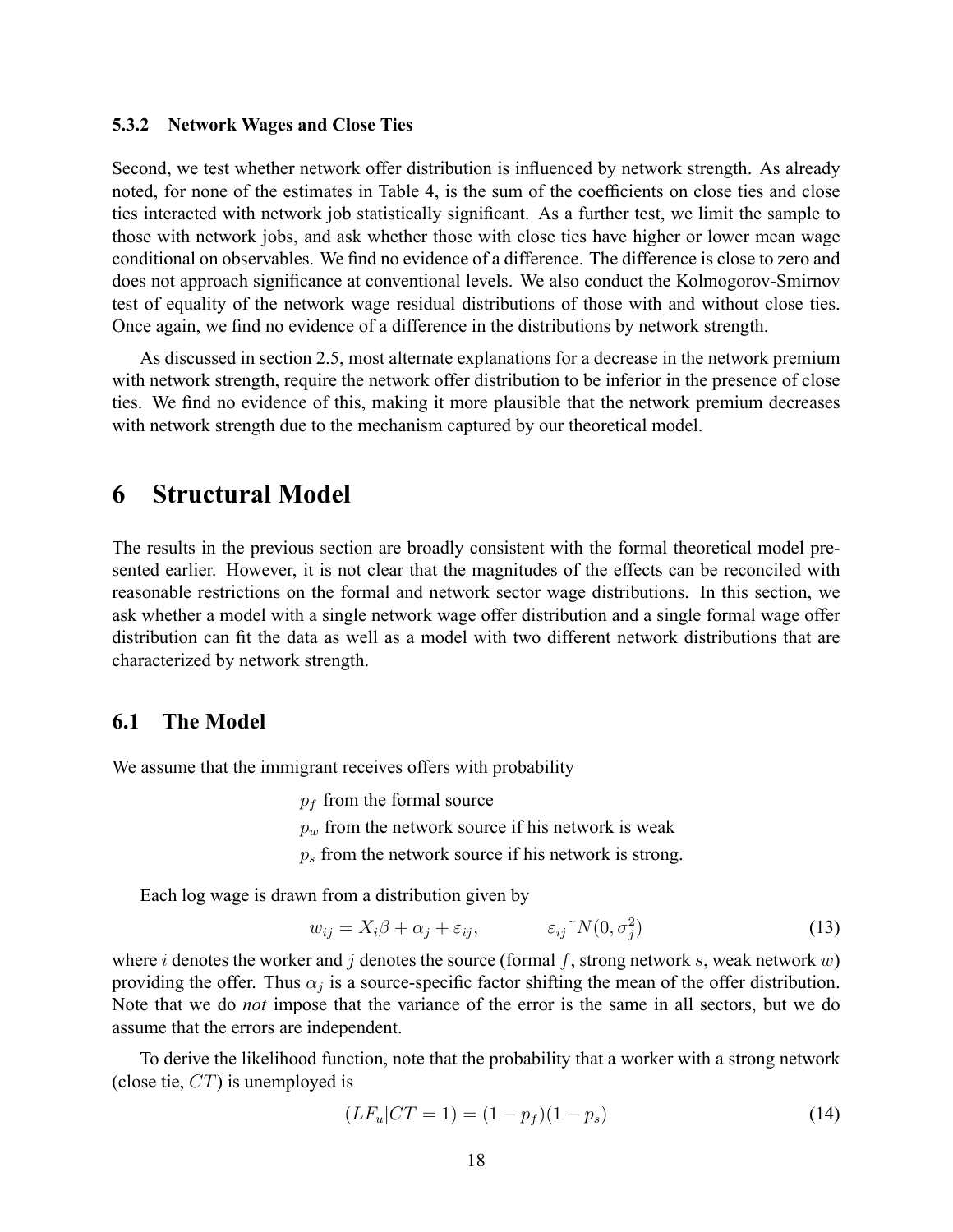and similarly for those with a weak network.

The likelihood of observing a worker with a strong network earning a given wage  $w$ , and employed in a job found through the network  $NJ$ , is

$$
(LF(w, NJ)|CT = 1) = p_s \left( (1 - p_f + p_f \Phi \left( \frac{\alpha_s - \alpha_f + \varepsilon_{is}}{\sigma_f} \right) \right) \phi(\varepsilon_{is}, \sigma_s^2). \tag{15}
$$

The first term is the probability of getting a network offer. The last term is the density of the network offer when the network is strong. The term in parentheses is the probability that either the worker does not receive a formal offer or that this formal offer is less than the network offer, that is the probability that

$$
X_i\beta + \alpha_f + \varepsilon_{if} < X_i\beta + \alpha_s + \varepsilon_{is} \tag{16}
$$

or

$$
P(\varepsilon_{if} < \alpha_s - \alpha_f + \varepsilon_{is} | \varepsilon_{is}).\tag{17}
$$

The likelihoods for network offers when the network is weak and for formal offers when the network is strong and weak are derived similarly. Replacing  $\varepsilon$  with the residual, taking logs and summing across observations gives the likelihood function.

#### 6.2 Results

The first column of Table 6 gives the results of estimating the complete model. We estimate that almost half the workers receive an offer through the formal source. When they have close ties (a strong network), workers receive an offer through their network almost as frequently suggesting that about one-fifth of such workers get two offers and that about 30 percent get no offers. In contrast, when their network is weak, new immigrants receive an offer through their network only about one-quarter of the time, implying that only about one-eighth of such workers get two offers and that nearly 40 percent get no offers.

The means of the three offer distributions are quite similar.<sup>15</sup> The residual variance of the offer distribution is somewhat, but not dramatically lower among network jobs than among jobs found through formal mechanisms. We can neither reject the hypothesis that the means of the weak and strong network offer distributions are the same  $(t = 0.21)$ , nor the hypothesis that their standard deviations are the same  $(t = 1.50)$ .

Therefore in the second column, we restrict the offer distribution in network jobs to be independent of network strength. As can be seen from comparing the log-likelihoods, we cannot reject this constraint ( $\chi^2(2) = 1.38$ ). The means of the network and formal offer distributions continue to be similar and the standard deviations of the two distributions are only modestly different.

Finally in the last column, we ask whether we can reject the hypothesis that the network and formal offer distributions are the same. Despite the similarity of the distributions in the second column, this hypothesis is easily rejected at any conventional level of significance ( $\chi^2(2) = 39.04$ ).

<sup>&</sup>lt;sup>15</sup>Note that the levels of the means is arbitrary. These are essentially constant terms in a regression where the effects of the explanatory variables have been constrained to be the same across the three distributions.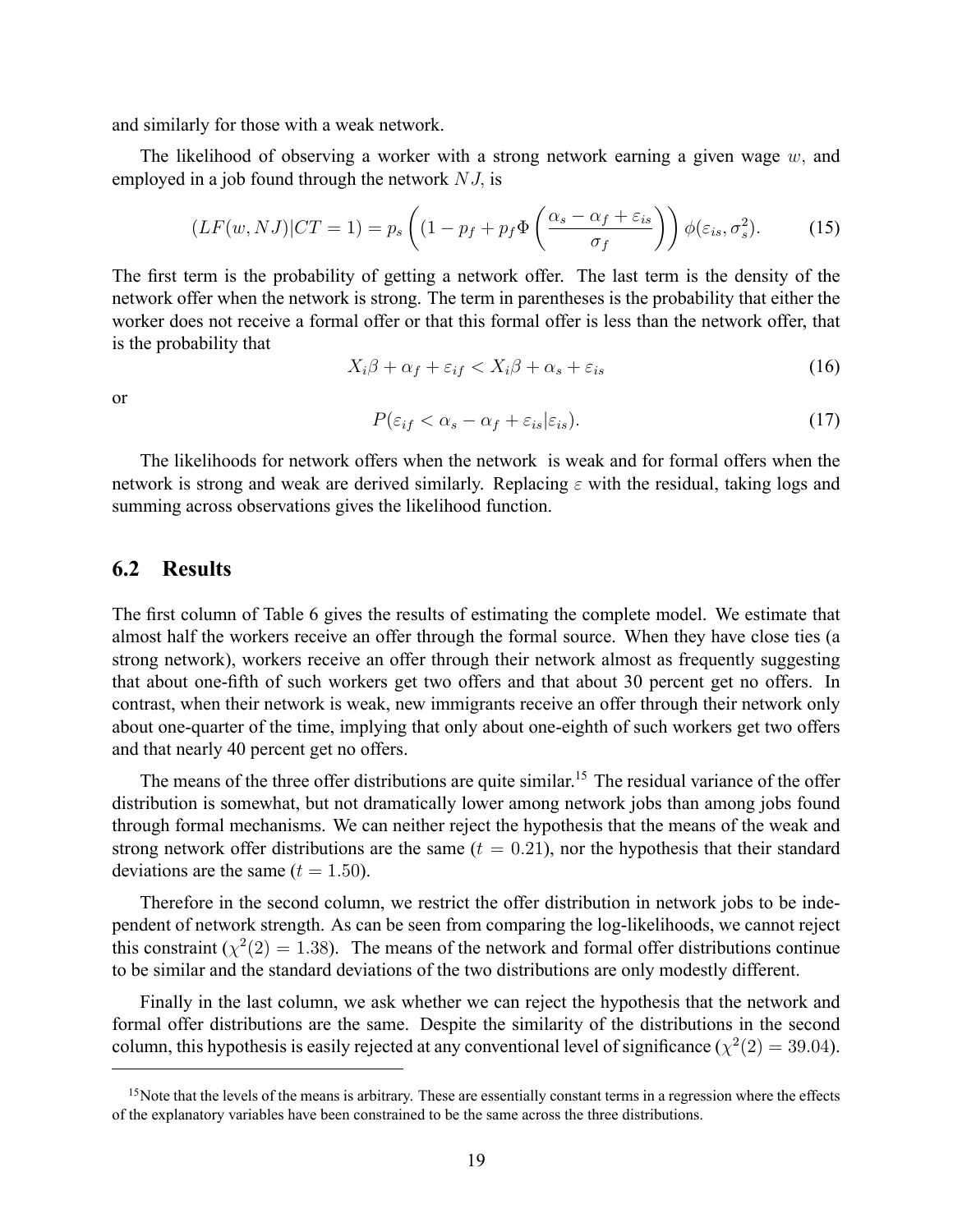Thus the results of the structural model are very much in line with the theoretical model: network strength is associated with a greater likelihood of receiving a job offer through the network but with, at most, a negligible effect on the offer distribution.

That said, we must acknowledge that the reduced-form and structural results are not perfectly consistent. The coefficients in the 25th centile estimates are larger than implied by our structural estimates. Simulating the distributions implied by the structural model establishes that while the effects at the 25th quantile should be larger than at the median or 75th quantile, each of the coef ficients on close ties, network job and their interaction should be smaller in absolute value. This suggests that the log-normality assumption used in the structural model may be violated.

### 7 Summary and Conclusions

We developed a theoretical model of the importance of networks for recent immigrants seeking jobs and derived the equilibrium results for immigrants with strong and weak networks. In our model, network strength is defined by the probability of receiving a job offer from the immigrant's network. The model predicts that the network-formal wage differential is decreasing in network strength and that this effect should be most pronounced at lower quantiles. We tested these implications on a nationally representative sample of recent immigrants into Canada. The empirical strategy to carry out comparative statics first required examining network size and close ties as potential measures of network strength. It is apparent that network size does not operate in the manner that our theory ascribes to network strength. However, when close ties is used as a measure of network strength, the model's predictions are not rejected in any of the specifications, and are strongly supported for wages at the lower end of an individual's acceptable wage distribution. This suggests that, the presence of at least one relative or friend in the host country at the time of the immigrant's arrival, increases the probability that he receives an offer through his network.

We also tested the model by estimating a simple structural model in which network and formal offers are drawn from two log-normal distributions. The estimates were consistent with the presence of close ties resulting in a large increase in the probability of a network offer, and no effect on the network offer distribution. Our results suggest that a model in which the primary role of strong social ties is to increase the arrival rate of offers from the network distribution is consistent with the data. Our results also suggest that the offer distributions in the formal and network sectors differ only modestly, so that Montgomery's (1992) model can be applied.

It is often argued that immigrants tend to cluster together because the presence of established immigrants facilitates assimilation of new arrivals, both in the labor market and in the social environment of the host country. We find that social networks help in the economic assimilation of recent immigrants. Our findings suggest that immigrants with close social ties enjoy a faster arrival rate of jobs. We do not address other issues related to immigrant dispersion, including the longer term labor market effects of immigrant enclaves.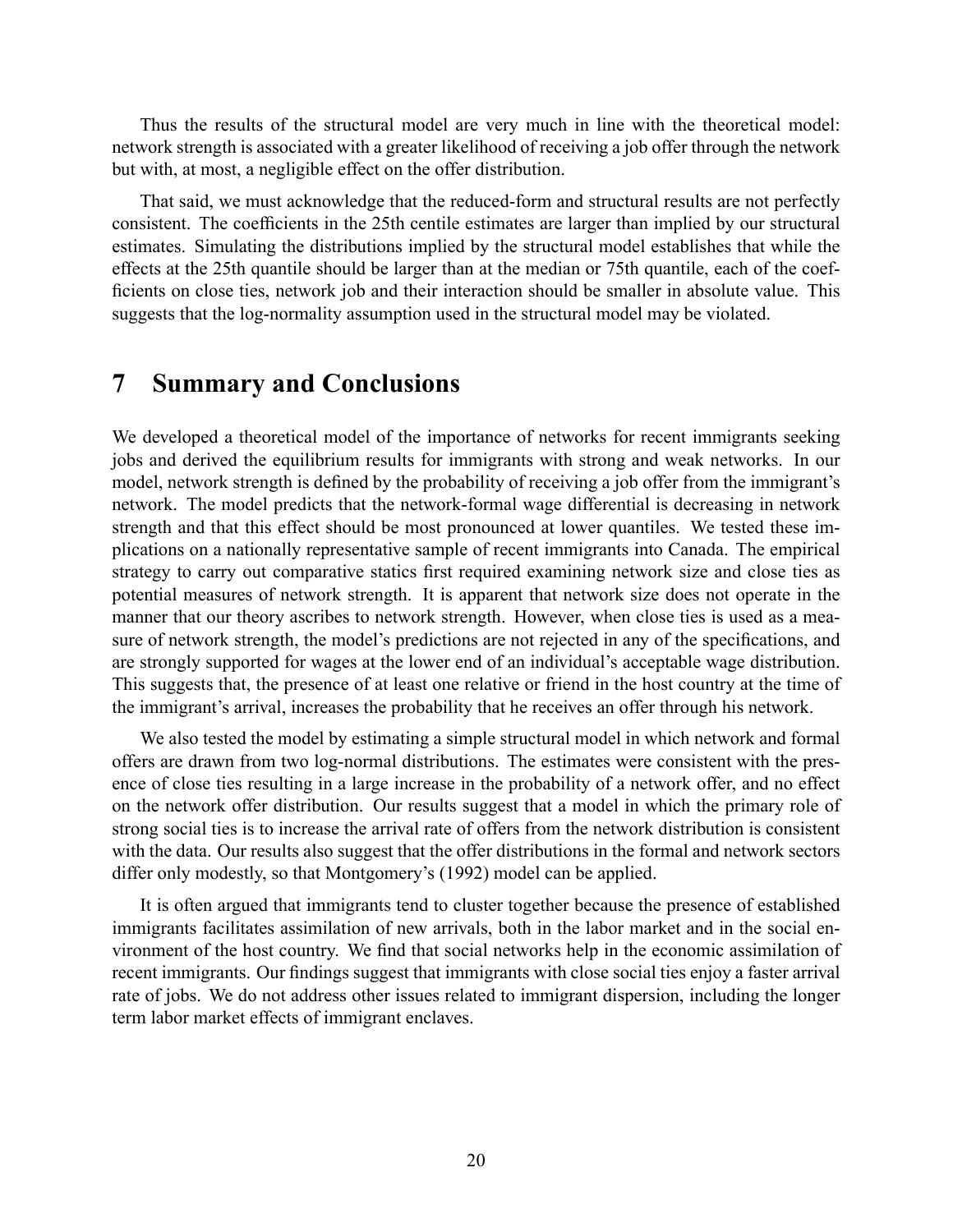### References

- BAYER, P., S. L. ROSS, AND G. TOPA (2008): "Place of Work and Place of Residence: Informal Hiring Networks and Labor Market Outcomes," Journal of Political Economy, 116(6), 1150– 1196.
- BEAMAN, L. A. (2009): "Social Networks and the Dynamics of Labor Market Outcomes: Evidence from Refugees Resettled in the U.S.," Mimeo.
- BENTOLILA, S., C. MICHELACCI, AND J. SUAREZ (2010): "Social Contacts and Occupational Choice," *Economica*, 77(305), 20–45.
- BERTRAND, M., E. F. P. LUTTMER, AND S. MULLAINATHAN (2000): "Network Effects and Welfare Cultures," The Quarterly Journal of Economics, 115(3), 1019–1055.
- BORJAS, G. J. (1992): "Ethnic Capital and Intergenerational Mobility," The Quarterly Journal of Economics,  $107(1)$ ,  $123-150$ .
- (1995): "Ethnicity, Neighborhoods, and Human-Capital Externalities," The American Economic Review,  $85(3)$ ,  $365-390$ .

(2000): "Ethnic Enclaves and Assimilation," Swedish Economic Policy Review, 7, 89–122.

- DUSTMANN, C., A. GLITZ, AND U. SCHONBERG (2010): "Referral-based Job Search Networks," Mimeo.
- EDIN, P.-A., P. FREDRIKSSON, AND O. ASLUND (2003): "Ethnic Enclaves and the Economic Success of Immigrants - Evidence from a Natural Experiment," The Quarterly Journal of Economics,  $118(1)$ ,  $329-357$ .
- GRANOVETTER, M. S. (1973): "The Strength of Weak Ties," The American Journal of Sociology, 78(6), 1360–1380.
- HELLERSTEIN, J. K., M. MCINERNEY, AND D. NEUMARK (2008): "Measuring the Importance of Labor Market Networks," IZA Discussion Paper No., (3750).
- KUGLER, A. D. (2003): "Employee Referrals and Efficiency Wages," Labour Economics, 10(5),  $531 - 556$ .
- LAZEAR, E. P. (1999): "Culture and Language," The Journal of Political Economy, 107(6), S95– S126.
- LIN, N., J. C. VAUGHN, AND W. M. ENSEL (1981): "Social Resources and Occupational Status Attainment," Social Forces, 59(4), 1163-1181.
- MARMAROS, D., AND B. SACERDOTE (2002): "Peer and Social Networks in Job Search," European Economic Review,  $46(4-5)$ ,  $870-879$ .
- MONTGOMERY, J. D. (1991): "Social Networks and Labor-Market Outcomes: Toward an Economic Analysis," The American Economic Review, 81(5), 1408–1418.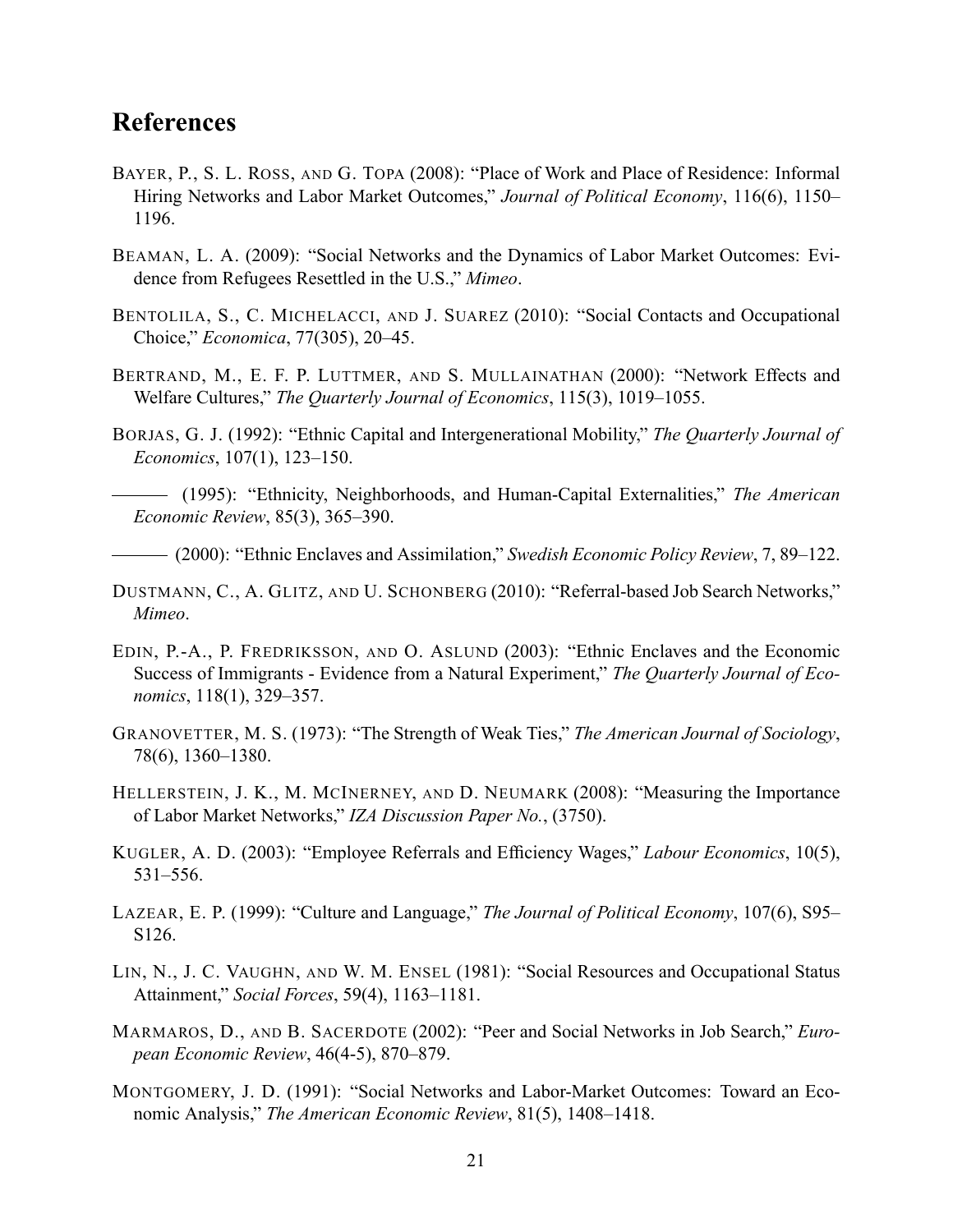(1992): "Job Search and Network Composition: Implications of the Strength-Of-Weak-Ties Hypothesis," American Sociological Review, 57(5), 586-596.

- MUNSHI, K. (2003): "Networks in the Modern Economy: Mexican Migrants in the U.S. Labor Market," The Quarterly Journal of Economics, 118(2), 549-597.
- PATEL, K., AND F. VELLA (2007): "Immigrant Networks and their implications for Occupational Choice and Wages," IZA Discussion Paper No., (3217).
- PELLIZZARI, M. (2004): "Do Friends and Relatives really help in getting a Good Job?," CEP Discussion Papers No., (0623).
- ZENOU, Y. (2009): Urban Labor EconomicsNew York: Cambridge University Press.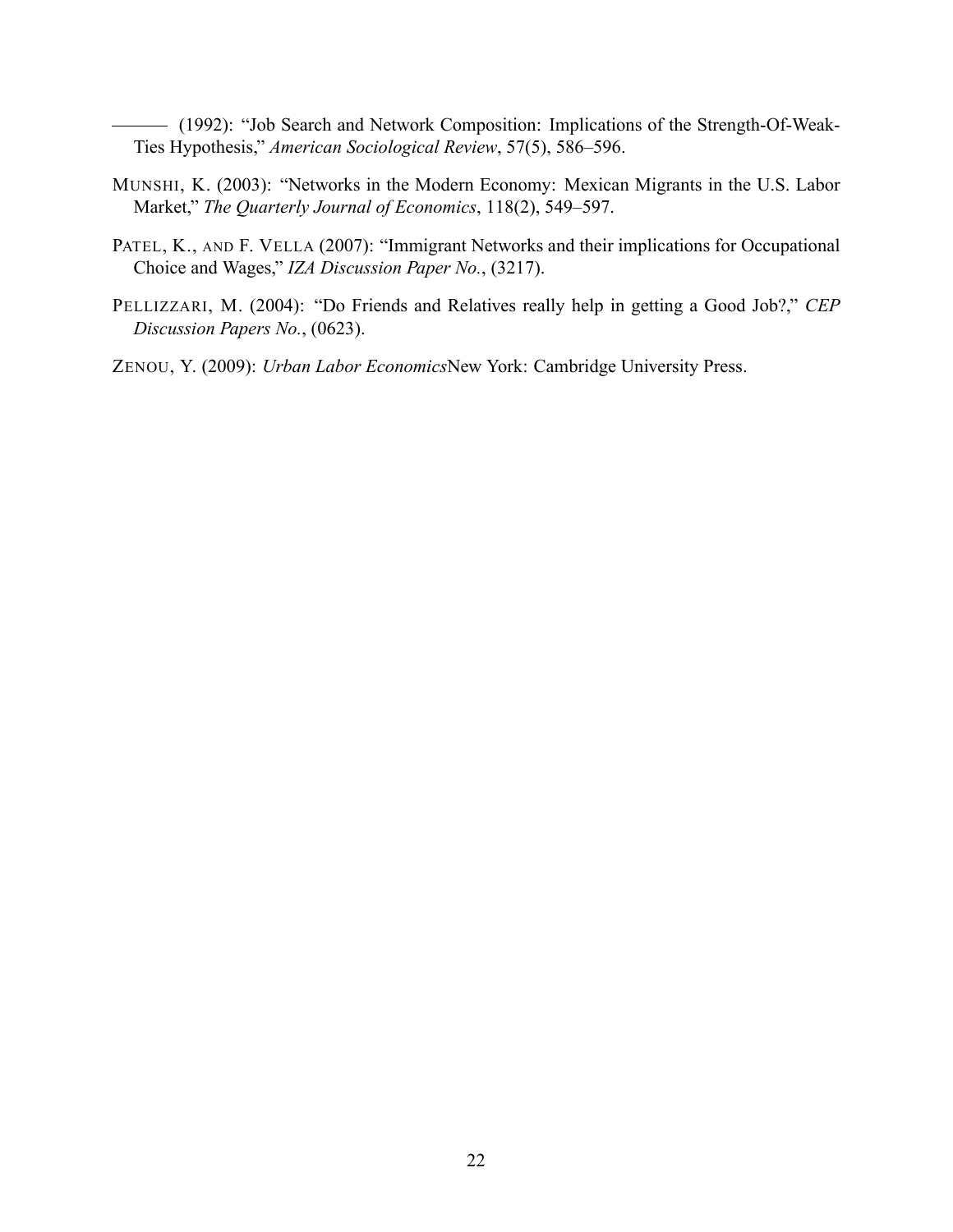| Variable                    | Mean  | Std. Dev.                               | Observations |  |
|-----------------------------|-------|-----------------------------------------|--------------|--|
| Dependent Variables         |       |                                         |              |  |
| Network Job                 | 0.30  |                                         | 6012         |  |
| Formal Job                  | 0.40  |                                         | 6012         |  |
| Unemployed                  | 0.30  |                                         | 6012         |  |
| Weekly Wage (CAD)           | 406   | 276                                     | 4007         |  |
|                             |       | Key Explanatory Variables               |              |  |
| Network Size (not in logs)  | 0.014 | 0.014                                   | 6012         |  |
| <b>Close Ties</b>           | 0.89  | 0.31                                    | 6012         |  |
|                             |       | <b>Additional Explanatory Variables</b> |              |  |
| Female                      | 0.43  | 0.49                                    | 6012         |  |
| Age                         | 34.6  | 8.4                                     | 6012         |  |
| Married                     | 0.81  | 0.39                                    | 6012         |  |
| Number of children          | 0.89  | 1.04                                    | 6012         |  |
| Speaks English Well         | 0.65  | 0.48                                    | 6012         |  |
| Speaks French Well          | 0.12  | 0.32                                    | 6012         |  |
| Lived in Canada Before      | 0.05  | 0.23                                    | 6012         |  |
| Principal Applicant         | 0.72  | 0.45                                    | 6012         |  |
| Education                   |       |                                         |              |  |
| Less than High School       | 0.06  |                                         | 5976         |  |
| High School                 | 0.08  |                                         | 5976         |  |
| Some College                | 0.05  |                                         | 5976         |  |
| College                     | 0.12  |                                         | 5976         |  |
| Bachelor                    | 0.46  |                                         | 5976         |  |
| Master and above            | 0.23  |                                         | 5976         |  |
| Visa Category               |       |                                         |              |  |
| Economic Visa               | 0.74  |                                         | 5951         |  |
| Family Visa                 | 0.22  |                                         | 5951         |  |
| Refugee Visa                | 0.03  |                                         | 5951         |  |
| Occupation before migrating |       |                                         |              |  |
| Manager                     | 0.02  |                                         | 5966         |  |
| Professional                | 0.38  |                                         | 5966         |  |
| Paraprofessional            | 0.14  |                                         | 5966         |  |
| Clerical                    | 0.03  |                                         | 5966         |  |
| Laborer                     | 0.002 |                                         | 5966         |  |
| New Worker                  | 0.25  |                                         | 5966         |  |
| Student                     | 0.04  |                                         | 5966         |  |
| None                        | 0.15  |                                         | 5966         |  |

Table 1: Summary Statistics (First Wave LSIC Estimation Sample)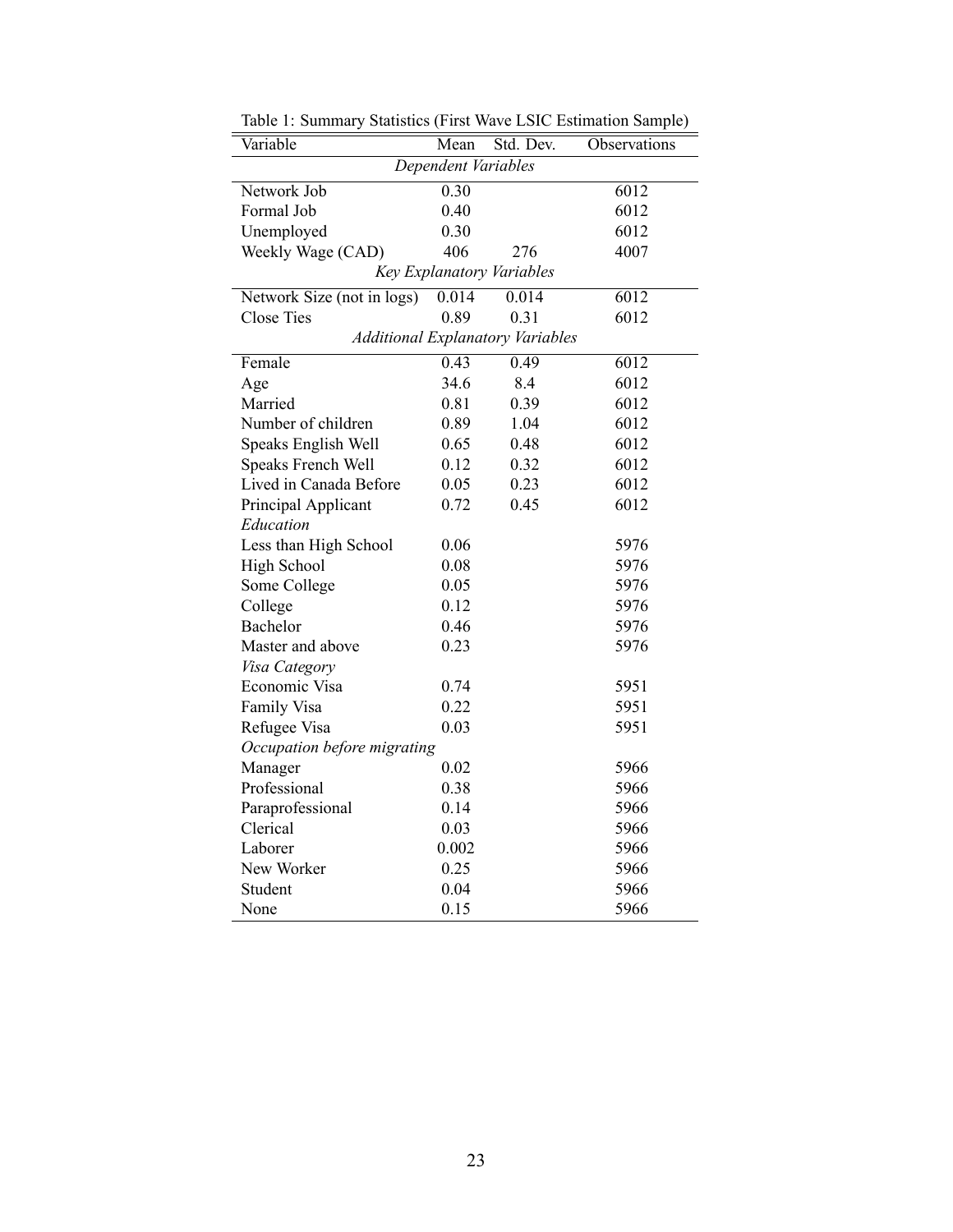|                                           | Formal Job  | Network Job                             | Unemployment |  |
|-------------------------------------------|-------------|-----------------------------------------|--------------|--|
| Predicted Probability of Positive Outcome | 0.44        | 0.26                                    | 0.30         |  |
| (at means of independent variables)       |             |                                         |              |  |
|                                           |             | Multinomial Logit Marginal Effects      |              |  |
|                                           |             | (at means of the independent variables) |              |  |
| Network Size                              | 0.003       | $0.049***$                              | $-0.052$ *** |  |
|                                           | [0.015]     | [0.015]                                 | [0.013]      |  |
| Close Ties                                | $-0.054***$ | $0.074***$                              | $-0.020$     |  |
|                                           | [0.017]     | [0.022]                                 | [0.025]      |  |
| Log Pseudo-likelihood $1$                 |             | $-5687.3$                               |              |  |
| <b>Observations</b>                       | 5869        |                                         |              |  |
| Clusters                                  | 499         |                                         |              |  |

Table 2: Influence of Network Measures in Finding First Jobs within six months

Robust standard errors in brackets, clustered at the metropolitan-country level. Full specification includes the 'Additional Explanatory Variables' described in Table 1; also includes metropolitan and country of birth dummies. \*\*\*  $p<0.01$ , \*\*  $p<0.05$ , \*  $p<0.10$ ; 1 'Pseudo-likelihood' because with clustered data we do not have independent observations.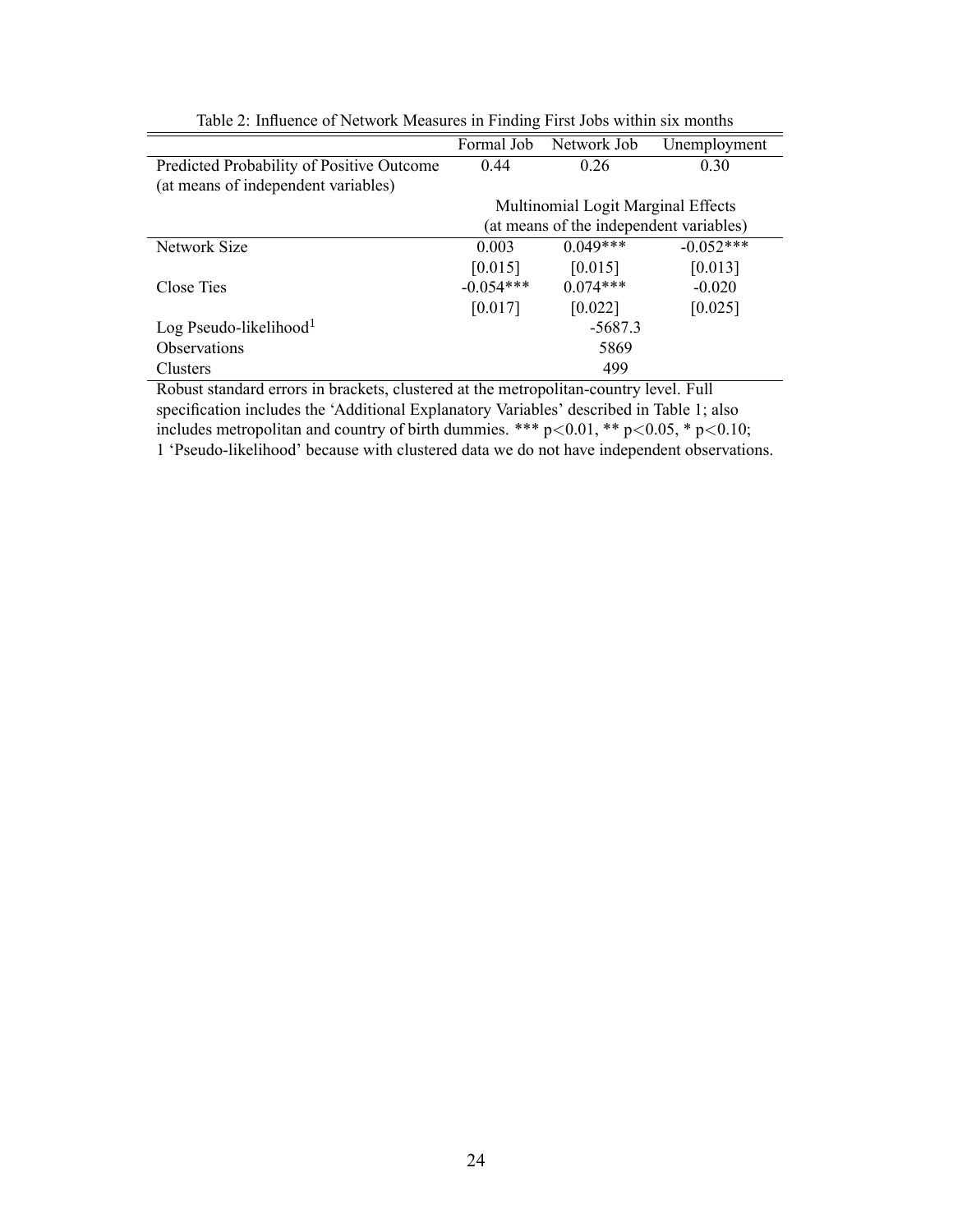| 140103.14077           | $m_{\rm g}$ and $m_{\rm g}$ and $m_{\rm g}$ and $m_{\rm g}$<br><b>OLS</b> | Quantile Regressions <sup>1</sup> |
|------------------------|---------------------------------------------------------------------------|-----------------------------------|
|                        |                                                                           | 0.75                              |
|                        | (1)                                                                       | (2)                               |
| <b>Network Size</b>    | $-0.018$                                                                  | 0.012                             |
|                        | [0.027]                                                                   | [0.043]                           |
| <b>Close Ties</b>      | 0.059                                                                     | $0.058*$                          |
|                        | [0.038]                                                                   | [0.035]                           |
| Female                 | $-0.219***$                                                               | $-0.197***$                       |
|                        | [0.028]                                                                   | [0.026]                           |
| Age                    | $-0.002$                                                                  | $-0.007***$                       |
|                        | [0.002]                                                                   | [0.002]                           |
| Married                | $-0.009$                                                                  | $-0.046$                          |
|                        |                                                                           | [0.034]                           |
| Kids                   | [0.038]<br>$-0.028**$                                                     |                                   |
|                        |                                                                           | $-0.015$                          |
|                        | [0.012]                                                                   | [0.014]<br>$0.052**$              |
| Speak English well     | $0.057*$                                                                  |                                   |
|                        | [0.032]                                                                   | [0.026]                           |
| Speak French well      | $-0.116$                                                                  | $-0.135**$                        |
|                        | [0.086]                                                                   | [0.064]                           |
| Lived in Canada before | 0.059                                                                     | $0.144**$                         |
|                        | [0.075]                                                                   | [0.056]                           |
| Principal Applicant    | 0.036                                                                     | $-0.014$                          |
|                        | [0.044]                                                                   | [0.039]                           |
| Less Than High School  | $0.079*$                                                                  | 0.077                             |
|                        | [0.041]                                                                   | [0.053]                           |
| High School            | $0.083**$                                                                 | 0.062                             |
|                        | [0.034]                                                                   | [0.048]                           |
| Some College           | $0.069*$                                                                  | 0.058                             |
|                        | [0.041]                                                                   | [0.057]                           |
| College                | $-0.049$                                                                  | $-0.012$                          |
|                        | [0.037]                                                                   | [0.040]                           |
| Bachelor's Degree      | $-0.008$                                                                  | $-0.036$                          |
|                        | [0.024]                                                                   | [0.028]                           |
| Family Visa            | $-0.104*$                                                                 | $-0.041$                          |
|                        | [0.060]                                                                   | [0.046]                           |
| Refugee Visa           | $-0.194**$                                                                | $-0.042$                          |
|                        | [0.079]                                                                   | [0.080]                           |
| Observations           | 3,786                                                                     | 5,461                             |

Table 3: (Log) Wages for First Jobs within six months

For OLS, standard errors clustered at metropolitan-country level, R squared is 0.158. \*\*\* p<0.01, \*\* p<0.05, \* p<0.10; Omitted categories for education and visa are Master's and above and Economic visa, respectively. Additional controls include  $25^{th}$ ,  $50^{th}$ ,  $75^{th}$  percentile wages of the immigrant's network, dummies for occupation before migrating to Canada, and metropolitan and country of birth dummies.

1. Quantile regression includes the unemployed, where very low wages were assigned to them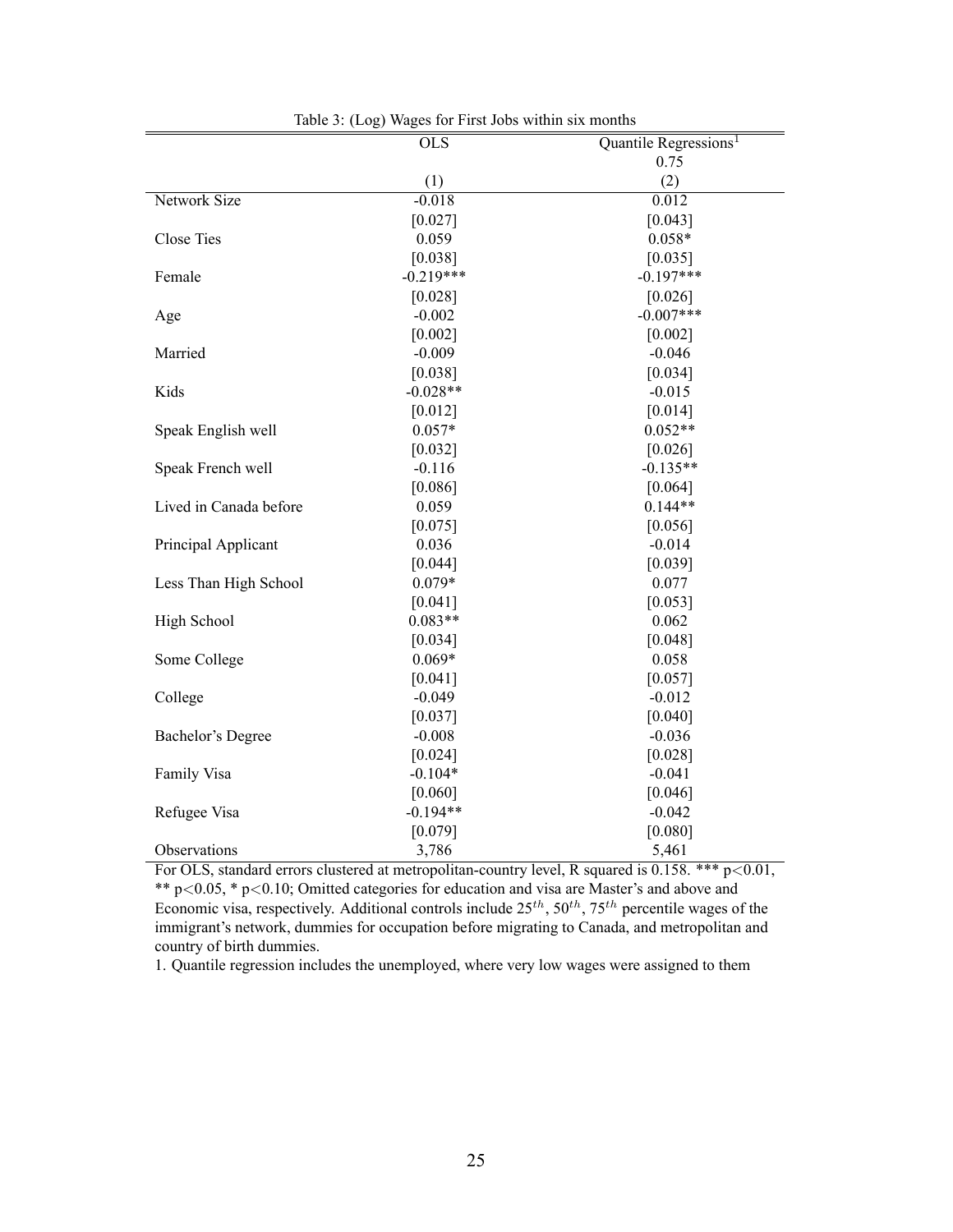|                        | <b>OLS</b> | Quantile Regressions    |          |
|------------------------|------------|-------------------------|----------|
|                        |            | 0.25<br>0.5             | 0.75     |
|                        | (1)        | (3)<br>(2)              | (4)      |
| Network Size           | $-0.016$   | $-0.009$<br>0.003       | $-0.036$ |
|                        | [0.027]    | [0.058]<br>[0.037]      | [0.037]  |
| Close Ties             | $0.088*$   | $0.156***$<br>$0.082**$ | 0.059    |
|                        | [0.053]    | [0.042]<br>[0.039]      | [0.046]  |
| Network Job            | 0.038      | $0.245***$<br>0.038     | $-0.042$ |
|                        | [0.079]    | [0.070]<br>[0.066]      | [0.076]  |
| Network Job*Close Ties | $-0.084$   | $-0.243***$<br>$-0.062$ | $-0.019$ |
|                        | [0.086]    | [0.069]<br>[0.073]      | [0.080]  |
| <b>Observations</b>    | 3,786      | 3,786<br>3,786          | 3,786    |

Table 4: (Log) Wages, Method of Job Finding and Network Strength

For OLS, standard errors clustered at metropolitan-country level, R squared is 0.159 Full specification includes the 'Additional Explanatory Variables' described in Table 1, quartiles of the network distribution, metropolitan and country of birth dummies \*\*\* p<0.01, \*\* p<0.05, \* p<0.10;

|                             | <b>OLS</b>   |                      | 0.25 Quantile Regressions |                      |  |
|-----------------------------|--------------|----------------------|---------------------------|----------------------|--|
|                             | All Controls | Excluding all Skills | All Controls              | Excluding all Skills |  |
|                             | (1)          | (2)                  | (3)                       | (4)                  |  |
| Close Ties                  | $0.088*$     | 0.081                | $0.156***$                | $0.166***$           |  |
|                             | [0.053]      | [0.053]              | [0.042]                   | [0.055]              |  |
| Network Job                 | 0.038        | 0.019                | $0.245***$                | $0.182**$            |  |
|                             | [0.079]      | [0.077]              | [0.070]                   | [0.093]              |  |
| Network Job*Close Ties      | $-0.084$     | $-0.105$             | $-0.243***$               | $-0.205**$           |  |
|                             | [0.086]      | [0.088]              | [0.073]                   | [0.097]              |  |
| Language skills             | Yes          | N <sub>0</sub>       | Yes                       | No.                  |  |
| Visa category               | Yes          | N <sub>0</sub>       | Yes                       | N <sub>0</sub>       |  |
| Occupation before migrating | Yes          | N <sub>0</sub>       | Yes                       | N <sub>0</sub>       |  |
| Education level             | <b>Yes</b>   | N <sub>0</sub>       | Yes                       | No.                  |  |
| <b>Observations</b>         | 3,786        | 3.786                | 3,786                     | 3,786                |  |
| R-squared                   | 0.159        | 0.137                |                           |                      |  |
| Clusters                    | 330          | 330                  |                           |                      |  |

Table 5: (Log) Wages, Method of Job Finding and Network Strength, Skill Bias Check

For OLS, standard errors clustered at metropolitan-country level. Full specification in each column includes the `Additional Explanatory Variables' described in Table 1, quartiles of the network distribution, metropolitan and country of birth dummies. \*\*\*  $p<0.01$ , \*\*  $p<0.05$ , \*  $p<0.10$ ;